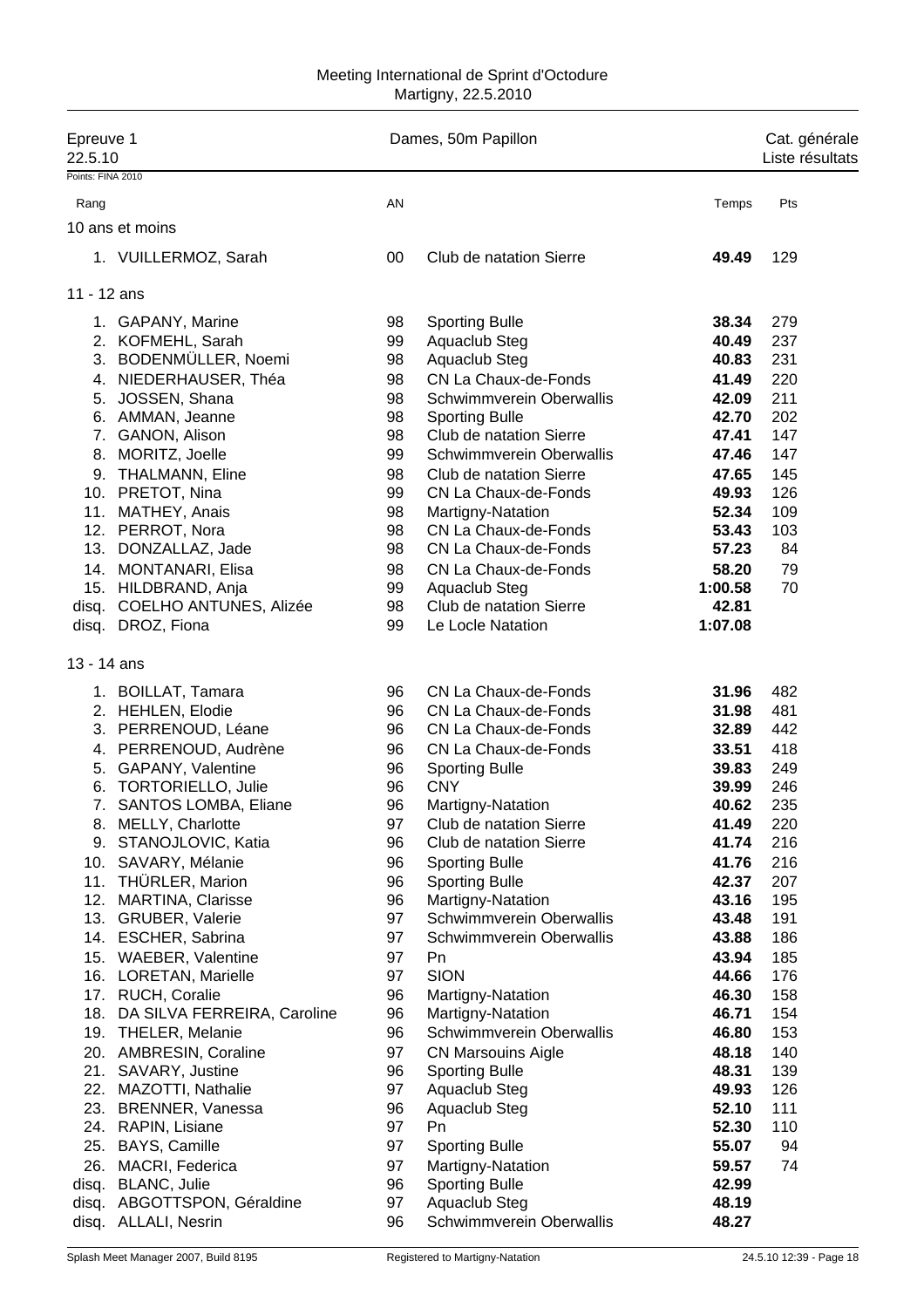### Epreuve 1, Dames, 50m Papillon

| 15 - 16 ans          |                          |    |                            |         |                                  |
|----------------------|--------------------------|----|----------------------------|---------|----------------------------------|
|                      | 1. SÉNÉCHAUD, Alexanne   | 95 | CN La Chaux-de-Fonds       | 34.70   | 377                              |
|                      | 2. AMBRESIN, Emilie      | 95 | <b>CN Marsouins Aigle</b>  | 35.28   | 358                              |
|                      | 3. VAN HOYDONCK, Erika   | 94 | Cercle des Nageurs Monthey | 37.04   | 310                              |
|                      | 4. SCHWARTZMANN, Megan   | 94 | CN La Chaux-de-Fonds       | 37.12   | 308                              |
|                      | 5. ESCHER, Angela        | 95 | Schwimmverein Oberwallis   | 37.21   | 305                              |
|                      | 6. BURGENER, Nicole      | 95 | Schwimmverein Oberwallis   | 38.16   | 283                              |
|                      | 7. AMMANN, Mathilde      | 95 | <b>Sporting Bulle</b>      | 38.36   | 279                              |
|                      | 8. DUPONT, Dolores       | 95 | Aquaclub Steg              | 39.49   | 255                              |
|                      | 9. SARTORELLO, Linda     | 95 | CN La Chaux-de-Fonds       | 39.66   | 252                              |
|                      | 10. PINEDO, Alexia       | 94 | Cercle des Nageurs Monthey | 40.03   | 245                              |
|                      | 11. DAVET, Siriane       | 94 | Martigny-Natation          | 40.04   | 245                              |
|                      | 12. GAPANY, Hélène       | 94 | <b>Sporting Bulle</b>      | 40.64   | 234                              |
|                      | 13. MAURY, Noémie        | 95 | <b>Chamonix Natation</b>   | 40.82   | 231                              |
|                      | 14. JOST, Joana          | 95 | Schwimmverein Oberwallis   | 42.00   | 212                              |
|                      | 15. GIUDICE, Maïtena     | 95 | <b>SION</b>                | 42.32   | 207                              |
|                      | 16. STEINER, Deborah     | 95 | Aquaclub Steg              | 42.69   | 202                              |
|                      | 17. MAZOTTI, Sandrine    | 95 | Aquaclub Steg              | 43.87   | 186                              |
|                      | 18. MÜHLETHALER, Mélanie | 95 | Pn                         | 44.43   | 179                              |
|                      | 19. MARQUES, Sophie      | 95 | Martigny-Natation          | 44.74   | 175                              |
|                      | 20. BRASEY, Fanny        | 94 | <b>Sporting Bulle</b>      | 48.77   | 135                              |
|                      | 21. COSTA, Patricia      | 95 | Martigny-Natation          | 50.48   | 122                              |
|                      | 17 ans et plus           |    |                            |         |                                  |
|                      | 1. ROCCA, Anais          | 92 | CN La Chaux-de-Fonds       | 36.17   | 332                              |
|                      | 2. COQUOZ, Audrey        | 93 | <b>Sporting Bulle</b>      | 37.31   | 303                              |
|                      | 3. PRADEGAN, Justine     | 92 | Martigny-Natation          | 37.89   | 289                              |
|                      | 4. SCHAFROTH, Chrystelle | 90 | Le Locle Natation          | 38.29   | 280                              |
|                      | 5. BERTHOUD, Zoé         | 93 | <b>Chamonix Natation</b>   | 38.42   | 277                              |
|                      | 6. CHAMBOVEY, Estelle    | 93 | Cercle des Nageurs Monthey | 39.13   | 262                              |
|                      | 7. DESAULES, Aline       | 93 | Martigny-Natation          | 39.43   | 257                              |
|                      | 8. THIERRIN, Julie       | 93 | Martigny-Natation          | 40.78   | 232                              |
|                      | 9. SOMMA, Tania          | 92 | Martigny-Natation          | 41.06   | 227                              |
|                      | 10. JEANNET, Leslie      | 92 | Le Locle Natation          | 41.79   | 215                              |
|                      | 11. AESCHLIMANN, Morgane | 91 | Le Locle Natation          | 46.36   | 158                              |
|                      | 12. SAYARD, Nathalie     | 93 | <b>SION</b>                | 47.88   | 143                              |
|                      | 13. GABINO, Maeva        | 92 | Le Locle Natation          | 58.89   | 77                               |
|                      |                          |    |                            |         |                                  |
| Epreuve 2<br>22.5.10 |                          |    | Messieurs, 50m Papillon    |         | Cat. générale<br>Liste résultats |
| Points: FINA 2010    |                          |    |                            |         |                                  |
| Rang                 |                          | AN |                            | Temps   | Pts                              |
|                      | 10 ans et moins          |    |                            |         |                                  |
|                      | 1. DRUART, Noël          | 01 | CN La Chaux-de-Fonds       | 43.96   | 132                              |
|                      | 2. BRIGGER, Lukas        | 01 | Aquaclub Steg              | 1:05.42 | 40                               |
|                      | 3. HUGO, Dominic         | 00 | Aquaclub Steg              | 1:05.92 | 39                               |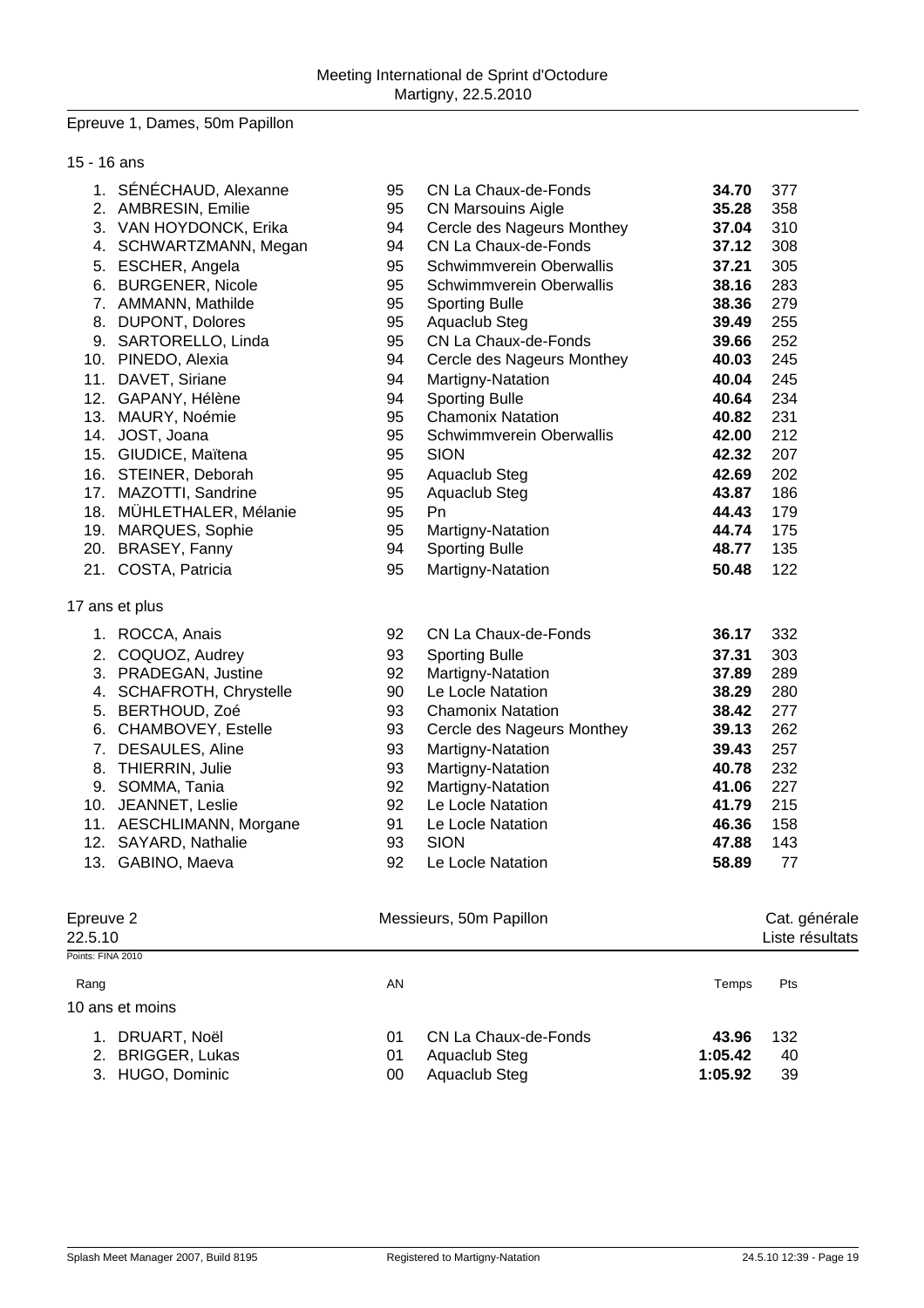#### Epreuve 2, Messieurs, 50m Papillon

| 11 |  |  | 12 ans |
|----|--|--|--------|
|----|--|--|--------|

|             | 1. HEHLEN, Xavier       | 98 | CN La Chaux-de-Fonds       | 39.42   | 184 |
|-------------|-------------------------|----|----------------------------|---------|-----|
| 2.          | <b>BRIGGER, Alfons</b>  | 98 | Aquaclub Steg              | 40.43   | 170 |
| 3.          | <b>BARACHET, Maxime</b> | 98 | <b>Chamonix Natation</b>   | 40.46   | 170 |
| 4.          | SANTOS LOMBA, André     | 99 | Martigny-Natation          | 42.07   | 151 |
| 5.          | MUELLER, Simon          | 98 | <b>CN Marsouins Aigle</b>  | 42.54   | 146 |
| 6.          | ROBERGE, Charles        | 98 | Club de natation Sierre    | 42.88   | 143 |
|             | 7. VOUILLOZ, Lindon     | 98 | Cercle des Nageurs Monthey | 42.94   | 142 |
| 8.          | SARRASIN, Aymeric       | 98 | Cercle des Nageurs Monthey | 43.49   | 137 |
| 9.          | GELIN, Allan            | 98 | <b>Chamonix Natation</b>   | 43.56   | 136 |
| 10.         | PERROT, Amin            | 99 | CN La Chaux-de-Fonds       | 46.81   | 110 |
|             | 11. AMSTUTZ, Corentin   | 98 | CN La Chaux-de-Fonds       | 46.85   | 109 |
| 12.         | HAAS, Yannick           | 98 | Pn.                        | 48.76   | 97  |
|             | 13. CHAMEL, Enzo        | 98 | <b>Chamonix Natation</b>   | 53.53   | 73  |
|             | 14. SIMON-VERMOT, David | 98 | Le Locle Natation          | 1:00.19 | 51  |
|             | abandon ROSSIER, Nolan  | 99 | CN La Chaux-de-Fonds       |         |     |
| 13 - 14 ans |                         |    |                            |         |     |
| 1.          | ROSSIER, Loric          | 96 | CN La Chaux-de-Fonds       | 32.80   | 319 |
|             | 2. LOCHMATTER, Ramon    | 96 | Schwimmverein Oberwallis   | 34.07   | 285 |
| 3.          | DORSAZ, Adrien          | 96 | Cercle des Nageurs Monthey | 34.56   | 273 |

|             | 2. LOCHMATTER, Ramon         | 96 | Schwimmverein Oberwallis   | 34.07   | 285 |
|-------------|------------------------------|----|----------------------------|---------|-----|
| 3.          | DORSAZ, Adrien               | 96 | Cercle des Nageurs Monthey | 34.56   | 273 |
| 4.          | FONTAINE, Rémy               | 96 | Martigny-Natation          | 35.45   | 253 |
| 5.          | <b>BRIDEL, Grégoire</b>      | 96 | <b>SION</b>                | 38.40   | 199 |
| 6.          | <b>TORRES RIBERRO, Dylan</b> | 96 | Pn.                        | 41.21   | 161 |
| 7.          | BARBOSA, Rodolphe            | 97 | Martigny-Natation          | 41.49   | 158 |
| 8.          | HILDBRAND, Roman             | 96 | Aquaclub Steg              | 41.83   | 154 |
| 9.          | MARTINA, Xavier              | 96 | Martigny-Natation          | 42.45   | 147 |
| 10.         | ZUFFEREY, Yoan               | 96 | Club de natation Sierre    | 42.56   | 146 |
| 11.         | <b>GRICHTING, Nicolas</b>    | 97 | Schwimmverein Oberwallis   | 43.39   | 138 |
| 12.         | D'EPAGNIER, Nicolas          | 97 | CN La Chaux-de-Fonds       | 44.28   | 129 |
| 13.         | PERROT, Tanguy               | 97 | CN La Chaux-de-Fonds       | 44.53   | 127 |
| 14.         | AGRESTI, Théophile           | 97 | <b>Chamonix Natation</b>   | 45.81   | 117 |
| 15.         | CRELIER, Sylvain             | 97 | <b>SION</b>                | 46.16   | 114 |
| 16.         | MIGUELO, Tiago               | 97 | Martigny-Natation          | 46.43   | 112 |
| 17.         | LEGER, Gregory               | 96 | Martigny-Natation          | 47.48   | 105 |
| 18.         | ROTEN, Cyrill                | 96 | Schwimmverein Oberwallis   | 47.71   | 103 |
| 19.         | DANZINELLI, Matteo           | 97 | Le Locle Natation          | 55.36   | 66  |
| disq.       | ALMUSARD, Bastien            | 96 | <b>Chamonix Natation</b>   | 39.53   |     |
| disq.       | <b>BECCIOLINI, Nicolas</b>   | 97 | Martigny-Natation          | 53.29   |     |
| disg.       | THEUX, Julien                | 97 | Martigny-Natation          | 1:01.55 |     |
| 15 - 16 ans |                              |    |                            |         |     |
|             | 1 KEHOE Matthew              | Q5 | Chamoniy Natation          | 28.21   | 502 |

|    | <b>KEHOE, Matthew</b>     | 95 | <b>Chamonix Natation</b>   | 28.21 | 502 |
|----|---------------------------|----|----------------------------|-------|-----|
| 2. | SCOTTON, Janik            | 95 | Schwimmverein Oberwallis   | 31.67 | 355 |
|    | 3. WICKI, Simon           | 94 | CN La Chaux-de-Fonds       | 32.64 | 324 |
| 4. | BRESSOUD, Luca            | 95 | Cercle des Nageurs Monthey | 33.79 | 292 |
|    | 5. DORSAZ, Valentin       | 95 | Martigny-Natation          | 35.12 | 260 |
|    | 6. GOMES DA COSTA, Joshua | 94 | Pn                         | 35.54 | 251 |
|    | 7. GENILLOUD, Bastien     | 94 | <b>Sporting Bulle</b>      | 36.12 | 239 |
|    | 8. SCHNEGG, David         | 94 | <b>CNY</b>                 | 36.32 | 235 |
|    | 9. ANNEN, Vincent         | 95 | Pn                         | 36.47 | 232 |
|    | 10. AGRESTI, Vivien       | 95 | <b>Chamonix Natation</b>   | 38.12 | 203 |
|    | 11. LANZREIN, Johan       | 94 | <b>Sporting Bulle</b>      | 38.39 | 199 |
|    | <b>VETTER, Guillaume</b>  | 95 | Club de natation Sierre    | 38.39 | 199 |
|    | 13. GAMBA, Andrea         | 94 | CN La Chaux-de-Fonds       | 38.73 | 194 |
|    | 14. THIVIERGE, Loïc       | 94 | <b>Chamonix Natation</b>   | 38.82 | 192 |

15 - 16 ans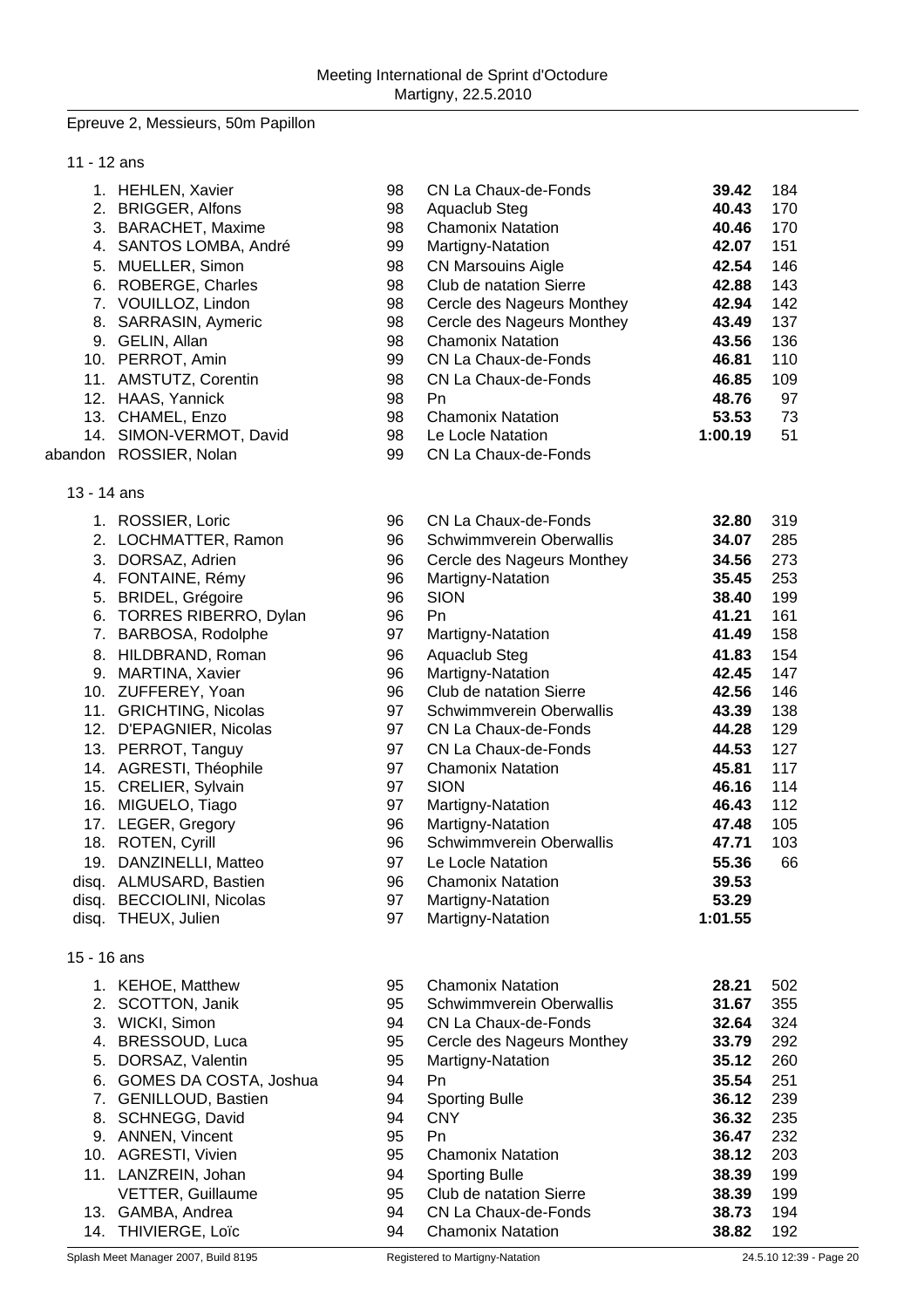|                              | Epreuve 2, Garçons, 50m Papillon, 15 - 16 ans |          |                                                          |                |                 |  |
|------------------------------|-----------------------------------------------|----------|----------------------------------------------------------|----------------|-----------------|--|
| Rang                         |                                               | AN       |                                                          | Temps          | Pts             |  |
|                              | 15. MARINKOVIC, Duje                          | 95       | Cercle des Nageurs Monthey                               | 42.01          | 152             |  |
|                              | 16. CORNU, Jonathan                           | 95       | CN La Chaux-de-Fonds                                     | 45.17          | 122             |  |
|                              | 17. DJUKIC, Marko                             | 95       | <b>Sporting Bulle</b>                                    | 46.93          | 109             |  |
|                              | disq. DILLER, Luc                             | 95       | Pn                                                       | 49.15          |                 |  |
|                              | 17 ans et plus                                |          |                                                          |                |                 |  |
|                              | 1. CAPRANI, Eric-Jacques                      | 71       | Genève Natation 1885                                     | 27.55          | 539             |  |
|                              | 2. GIOSTRA, Donatello                         | 92       | CN La Chaux-de-Fonds                                     | 30.26          | 407             |  |
|                              | 3. HEINKEL, Philippe                          | 93       | CN La Chaux-de-Fonds                                     | 30.77          | 387             |  |
|                              | 4. CHESEAUX, Bastien                          | 92       | <b>CN Marsouins Aigle</b>                                | 31.37          | 365             |  |
|                              | 5. YERLY, David                               | 91       | <b>Sporting Bulle</b>                                    | 32.20          | 338             |  |
|                              | 6. DÉSAILLOUD, Loïc                           | 93       | <b>Chamonix Natation</b>                                 | 33.29          | 305             |  |
|                              | 7. LANG, Benjamin                             | 90       | Cercle des Nageurs Monthey                               | 33.38          | 303             |  |
|                              | 8. PÉTREMAND, Gauthier                        | 93       | CN La Chaux-de-Fonds                                     | 34.02          | 286             |  |
|                              | 9. D'EPAGNIER, Jeremy                         | 93       | CN La Chaux-de-Fonds                                     | 34.04          | 286             |  |
|                              | 10. SAAS, Alexandre                           | 93<br>93 | CN La Chaux-de-Fonds                                     | 34.76<br>34.91 | 268<br>265      |  |
|                              | 11. GIOVANOLA, Vincent<br>12. BONVIN, Julien  | 92       | Martigny-Natation                                        | 35.41          | 254             |  |
|                              | 13. GENOLET, Jefferson                        | 93       | Cercle des Nageurs Monthey<br>Cercle des Nageurs Monthey | 36.43          | 233             |  |
|                              |                                               |          |                                                          |                |                 |  |
| Epreuve 101                  |                                               |          | Dames, 50m Dos                                           |                | MY - Interne    |  |
| 22.5.10<br>Points: FINA 2010 |                                               |          |                                                          |                | Liste résultats |  |
|                              |                                               |          |                                                          |                |                 |  |
| Rang                         |                                               | AN       |                                                          | Temps          | Pts             |  |
|                              | 1. AUBRY, Auriane                             | 99       | Martigny-Natation                                        | 47.28          | 187             |  |
|                              | 2. CICCARONE, Maeva                           | 01       | Martigny-Natation                                        | 52.71          | 135             |  |
|                              | 3. CICCARONE, Lila                            | 97       | Martigny-Natation                                        | 54.38          | 123             |  |
|                              | 4. DA SILVA, Monica                           | 96       | Martigny-Natation                                        | 54.73          | 120             |  |
|                              | 5. DORSAZ, Delphine                           | 97       | Martigny-Natation                                        | 59.39          | 94              |  |
|                              | 6. NICOLET, Rachel                            | $00\,$   | Martigny-Natation                                        | 1:01.78        | 84              |  |
|                              | 7. GALEUCHET, Juliette                        | 98       | Martigny-Natation                                        | 1:05.89        | 69              |  |
|                              | 8. SCHINDLER, Mégane                          | 98       | Martigny-Natation                                        | 1:06.31        | 67              |  |
|                              | 9. PERRODIN, Carine                           | 99       | Martigny-Natation                                        | 1:09.56        | 58              |  |
|                              | 10. BARBOSA, Inès                             | 02       | Martigny-Natation                                        | 1:15.92        | 45              |  |
| Epreuve 3                    |                                               |          | Dames, 50m Dos                                           |                | Cat. générale   |  |
| 22.5.10                      |                                               |          |                                                          |                | Liste résultats |  |
| Points: FINA 2010            |                                               |          |                                                          |                |                 |  |
| Rang                         |                                               | AN       |                                                          | Temps          | Pts             |  |
|                              | 10 ans et moins                               |          |                                                          |                |                 |  |
|                              | 1. VUILLERMOZ, Sarah                          | 00       | Club de natation Sierre                                  | 47.88          | 180             |  |
|                              | disq. SCHAAD, Héléne                          | 01       | <b>CN Marsouins Aigle</b>                                | 57.60          |                 |  |
|                              | disq. ANDENMATTEN, Chiara                     | 01       | Aquaclub Steg                                            | 1:00.21        |                 |  |
| 11 - 12 ans                  |                                               |          |                                                          |                |                 |  |
|                              | 1. COELHO ANTUNES, Alizée                     | 98       | Club de natation Sierre                                  | 42.06          | 266             |  |
|                              | 2. MONTI CAVALLI, Kayla                       | 98       | <b>CNY</b>                                               | 42.39          | 260             |  |
|                              | 3. NIEDERHAUSER, Théa                         | 98       | CN La Chaux-de-Fonds                                     | 42.75          | 253             |  |
|                              | 4. KOFMEHL, Sarah                             | 99       | Aquaclub Steg                                            | 42.91          | 250             |  |
|                              | 5. MORITZ, Joelle                             | 99       | Schwimmverein Oberwallis                                 | 45.67          | 208             |  |
| 6.                           | JOSSEN, Shana                                 | 98       | Schwimmverein Oberwallis                                 | 46.30          | 199             |  |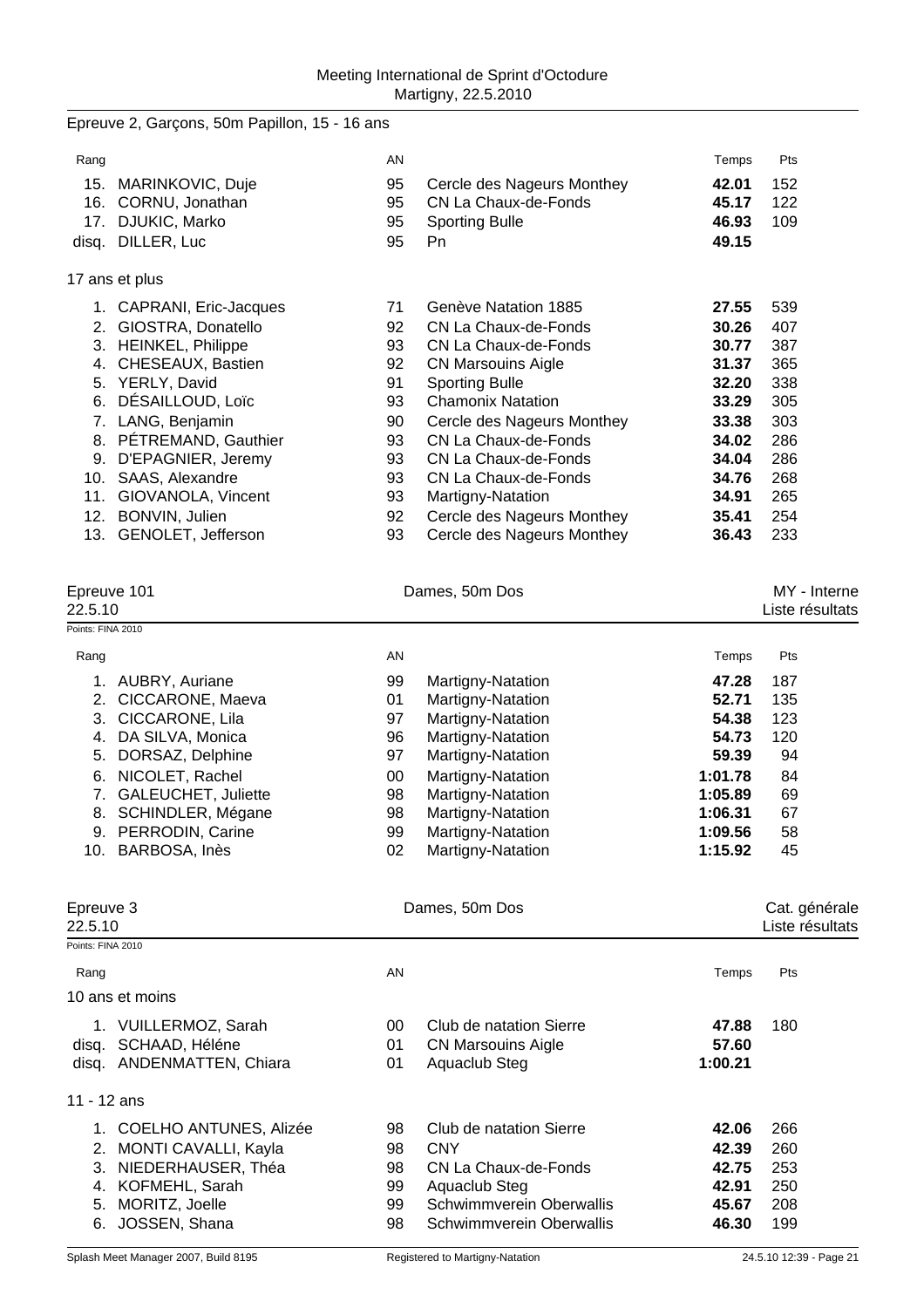Epreuve 3, Filles, 50m Dos, 11 - 12 ans

| Rang        |                                                | AN |                                        | Temps   | Pts                     |
|-------------|------------------------------------------------|----|----------------------------------------|---------|-------------------------|
|             | 7. GANON, Alison                               | 98 | Club de natation Sierre                | 46.83   | 192                     |
|             | 8. MATHEY, Anais                               | 98 | Martigny-Natation                      | 48.72   | 171                     |
|             | 9. DONZALLAZ, Jade                             | 98 | CN La Chaux-de-Fonds                   | 49.21   | 166                     |
|             | 10. BODENMÜLLER, Noemi                         | 98 | Aquaclub Steg                          | 50.35   | 155                     |
|             | 11. PRETOT, Nina                               | 99 | CN La Chaux-de-Fonds                   | 50.93   | 149                     |
|             | 12. CHESEAUX, Fanny                            | 99 | <b>CN Marsouins Aigle</b>              | 51.85   | 142                     |
|             | 13. MONTANARI, Elisa                           | 98 | CN La Chaux-de-Fonds                   | 53.10   | 132                     |
|             | 14. PERROT, Nora                               | 98 | CN La Chaux-de-Fonds                   | 53.68   | 128                     |
|             | 15. BONVIN, Joanne                             | 99 | <b>CN Marsouins Aigle</b>              | 55.26   | 117                     |
|             | 16. MUELLER, Liane                             | 99 | <b>CN Marsouins Aigle</b>              | 58.29   | 100                     |
|             | 17. DROZ, Fiona                                | 99 | Le Locle Natation                      | 1:04.46 | 73                      |
|             | disq. SACRÉ, Alexia                            | 98 | <b>Sporting Bulle</b>                  | 50.26   |                         |
|             |                                                |    |                                        |         |                         |
| 13 - 14 ans |                                                |    |                                        |         |                         |
|             | 1. BOILLAT, Tamara                             | 96 | CN La Chaux-de-Fonds                   | 33.21   | 540                     |
|             | 2. PERRENOUD, Audrène                          | 96 | CN La Chaux-de-Fonds                   | 36.05   | 422                     |
|             | 3. HEHLEN, Elodie                              | 96 | CN La Chaux-de-Fonds                   | 36.17   | 418                     |
|             | 4. PERRENOUD, Léane                            | 96 | CN La Chaux-de-Fonds                   | 36.74   | 399                     |
|             | 5. GAPANY, Valentine                           | 96 | <b>Sporting Bulle</b>                  | 40.11   | 307                     |
|             | 6. GRUBER, Valerie                             | 97 | Schwimmverein Oberwallis               | 41.01   | 287                     |
|             | 7. MARTINA, Clarisse                           | 96 | Martigny-Natation                      | 42.39   | 260                     |
| 8.          | SANTOS LOMBA, Eliane                           | 96 | Martigny-Natation                      | 42.84   | 252                     |
|             | 9. AUBRY, Aurélie                              | 97 | <b>CNY</b>                             | 43.00   | 249                     |
|             | 10. MAZOTTI, Nathalie                          | 97 | Aquaclub Steg                          | 43.29   | 244                     |
|             | 11. STANOJLOVIC, Katia                         | 96 | Club de natation Sierre                | 43.53   | 240                     |
|             | 12. LORETAN, Marielle                          | 97 | <b>SION</b>                            | 43.94   | 233                     |
|             | 13. THELER, Melanie                            | 96 | Schwimmverein Oberwallis               | 44.33   | 227                     |
|             | 14. WAEBER, Valentine                          | 97 | Pn                                     | 45.16   | 215                     |
|             | 15. ZBINDEN, Cristelle                         | 96 | <b>Sporting Bulle</b>                  | 45.62   | 208                     |
|             | 16. RUCH, Coralie                              | 96 | Martigny-Natation                      | 47.41   | 185                     |
|             | 17. ESCHER, Sabrina                            | 97 | Schwimmverein Oberwallis               | 47.70   | 182                     |
|             | 18. SAVARY, Justine                            | 96 | <b>Sporting Bulle</b>                  | 48.33   | 175                     |
|             | 19. THÜRLER, Marion                            | 96 | <b>Sporting Bulle</b>                  | 48.37   | 175                     |
|             | 20. DA SILVA FERREIRA, Caroline                | 96 |                                        | 48.41   | 174                     |
|             |                                                | 97 | Martigny-Natation                      | 49.60   | 162                     |
|             | 21. ABGOTTSPON, Géraldine<br>22. BAYS, Camille |    | Aquaclub Steg<br><b>Sporting Bulle</b> |         |                         |
|             |                                                | 97 |                                        | 49.85   | 159                     |
|             | 23. BRENNER, Vanessa                           | 96 | Aquaclub Steg                          | 50.45   | 154                     |
|             | 24. AMBRESIN, Coraline                         | 97 | <b>CN Marsouins Aigle</b>              | 51.45   | 145                     |
|             | 25. PILET, Maureen                             | 96 | <b>CN Marsouins Aigle</b>              | 51.67   | 143                     |
|             | 26. RAPIN, Lisiane                             | 97 | Pn                                     | 51.80   | 142                     |
|             | 27. VALTERIO, Fleur                            | 97 | <b>CN Marsouins Aigle</b>              | 53.73   | 127                     |
|             | disq. ALLALI, Nesrin                           | 96 | Schwimmverein Oberwallis               | 45.11   |                         |
|             | disq. MACRI, Federica                          | 97 | Martigny-Natation                      | 54.94   |                         |
| 15 - 16 ans |                                                |    |                                        |         |                         |
|             | 1. SÉNÉCHAUD, Alexanne                         | 95 | CN La Chaux-de-Fonds                   | 36.45   | 409                     |
|             | 2. SARTORELLO, Linda                           | 95 | CN La Chaux-de-Fonds                   | 37.90   | 363                     |
|             | 3. AMBRESIN, Emilie                            | 95 | <b>CN Marsouins Aigle</b>              | 38.29   | 352                     |
| 4.          | ESCHER, Angela                                 | 95 | Schwimmverein Oberwallis               | 39.51   | 321                     |
| 5.          | GIUDICE, Maïtena                               | 95 | <b>SION</b>                            | 40.70   | 293                     |
| 6.          | <b>BURGENER, Nicole</b>                        | 95 | Schwimmverein Oberwallis               | 40.83   | 291                     |
| 7.          | AMMANN, Mathilde                               | 95 | <b>Sporting Bulle</b>                  | 41.36   | 280                     |
| 8.          | <b>THORIN, Eloïse</b>                          | 95 | <b>Sporting Bulle</b>                  | 41.71   | 273                     |
|             | 9. GAPANY, Hélène                              | 94 | <b>Sporting Bulle</b>                  | 41.90   | 269                     |
|             | 10. VAN HOYDONCK, Erika                        | 94 | Cercle des Nageurs Monthey             | 41.94   | 268                     |
|             | Splash Meet Manager 2007, Build 8195           |    | Registered to Martigny-Natation        |         | 24.5.10 12:39 - Page 22 |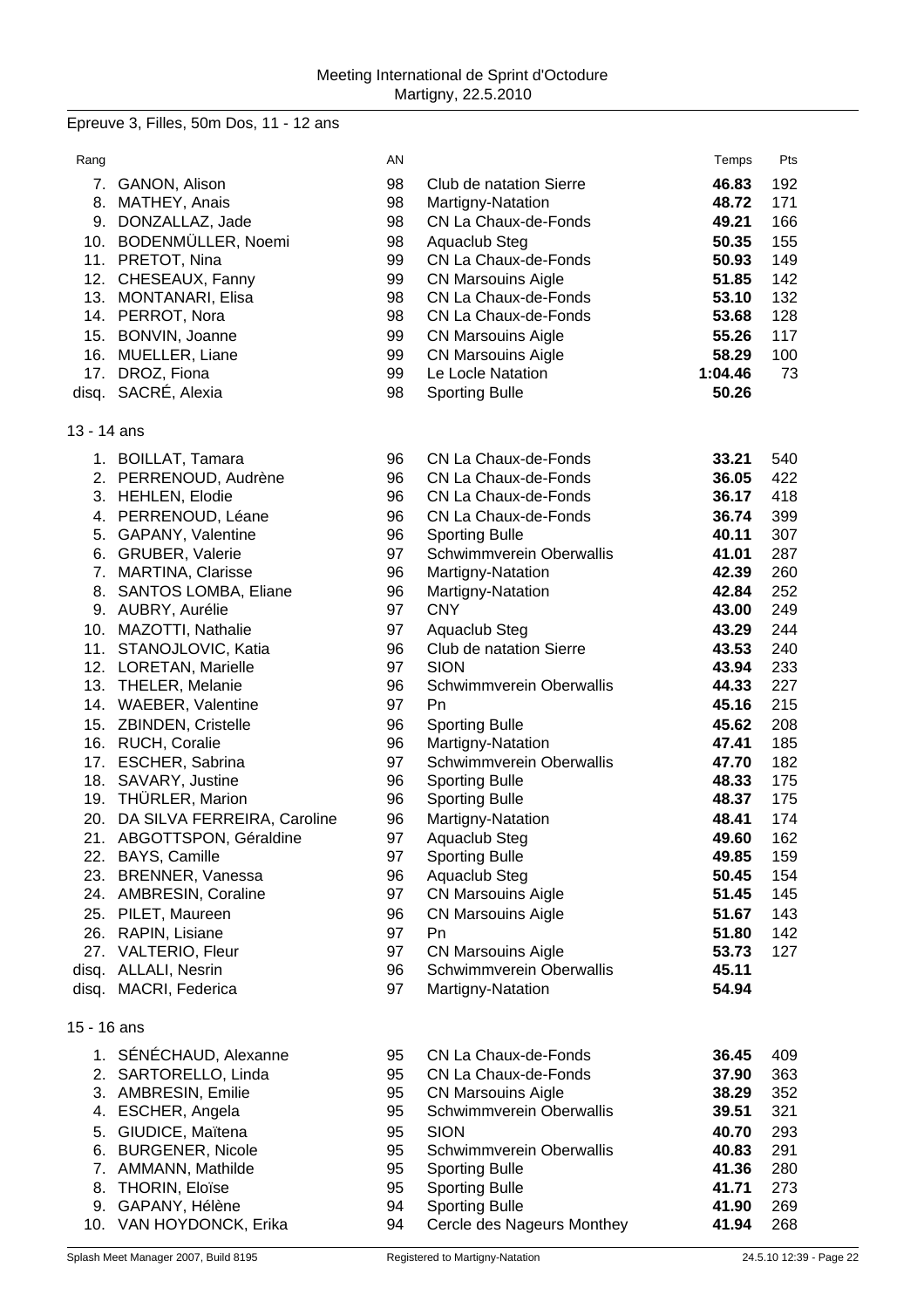### Epreuve 3, Filles, 50m Dos, 15 - 16 ans

| Rang |                         | AN |                               | Temps | Pts |
|------|-------------------------|----|-------------------------------|-------|-----|
|      | 10. DAVET, Siriane      | 94 | Martigny-Natation             | 41.94 | 268 |
|      | 12. SCHWARTZMANN, Megan | 94 | CN La Chaux-de-Fonds          | 42.94 | 250 |
| 13.  | MAURY, Noémie           | 95 | <b>Chamonix Natation</b>      | 43.23 | 245 |
| 14.  | MÜHLETHALER, Mélanie    | 95 | <b>Pn</b>                     | 44.07 | 231 |
| 15.  | PINEDO, Alexia          | 94 | Cercle des Nageurs Monthey    | 44.63 | 222 |
| 16.  | BOLLENRÜCHER, Mégane    | 95 | Martigny-Natation             | 45.33 | 212 |
| 17.  | MARQUES, Sophie         | 95 | Martigny-Natation             | 45.43 | 211 |
| 18.  | COSTA, Patricia         | 95 | Martigny-Natation             | 46.22 | 200 |
| 19.  | STEINER, Deborah        | 95 | Aquaclub Steg                 | 46.56 | 196 |
| 20.  | JOST, Joana             | 95 | Schwimmverein Oberwallis      | 47.22 | 188 |
|      | 21. BRASEY, Fanny       | 94 | <b>Sporting Bulle</b>         | 50.98 | 149 |
|      | 17 ans et plus          |    |                               |       |     |
|      | 1. FOLLY, Océane        | 92 | <b>Club Natation Avenches</b> | 35.90 | 428 |
| 2.   | COQUOZ, Audrey          | 93 | <b>Sporting Bulle</b>         | 38.72 | 341 |
| 3.   | <b>BRIDEL, Alice</b>    | 93 | <b>SION</b>                   | 38.99 | 334 |
| 4.   | DESAULES, Aline         | 93 | Martigny-Natation             | 39.92 | 311 |
| 5.   | ROCCA, Anais            | 92 | CN La Chaux-de-Fonds          | 41.14 | 284 |
| 6.   | REGLI, Dena             | 93 | <b>Sporting Bulle</b>         | 42.20 | 263 |
| 7.   | THIERRIN, Julie         | 93 | Martigny-Natation             | 42.29 | 261 |
| 8.   | CHAMBOVEY, Estelle      | 93 | Cercle des Nageurs Monthey    | 42.59 | 256 |
| 9.   | PRADEGAN, Justine       | 92 | Martigny-Natation             | 43.84 | 235 |
| 10.  | SCHAFROTH, Chrystelle   | 90 | Le Locle Natation             | 43.87 | 234 |
| 11.  | JEANNET, Leslie         | 92 | Le Locle Natation             | 44.56 | 223 |
| 12.  | SOMMA, Tania            | 92 | Martigny-Natation             | 45.70 | 207 |
| 13.  | SAYARD, Nathalie        | 93 | <b>SION</b>                   | 48.25 | 176 |
| 14.  | AESCHLIMANN, Morgane    | 91 | Le Locle Natation             | 48.53 | 173 |
|      | 15. GABINO, Maeva       | 92 | Le Locle Natation             | 55.67 | 114 |
|      |                         |    |                               |       |     |

| Epreuve 4<br>22.5.10 |                       |    | Messieurs, 50m Dos            |         |     |  |
|----------------------|-----------------------|----|-------------------------------|---------|-----|--|
| Points: FINA 2010    |                       |    |                               |         |     |  |
| Rang                 |                       | AN |                               | Temps   | Pts |  |
|                      | 10 ans et moins       |    |                               |         |     |  |
| 1.                   | DRUART, Noël          | 01 | CN La Chaux-de-Fonds          | 46.58   | 137 |  |
| 2.                   | CHESEAUX, Alexis      | 00 | <b>CN Marsouins Aigle</b>     | 54.06   | 87  |  |
| 3.                   | HUGO, Dominic         | 00 | Aquaclub Steg                 | 54.28   | 86  |  |
| 4.                   | <b>BRIGGER, Lukas</b> | 01 | Aquaclub Steg                 | 56.12   | 78  |  |
| 5.                   | CLAIVAZ, Damien       | 01 | Martigny-Natation             | 57.79   | 71  |  |
| 6.                   | ABGOTTSPON, Florian   | 01 | Aquaclub Steg                 | 1:00.49 | 62  |  |
| 7.                   | MACRI, Samuel         | 00 | Martigny-Natation             | 1:01.16 | 60  |  |
| 8.                   | COCHARD, Mathieu      | 00 | <b>Club Natation Avenches</b> | 1:03.43 | 54  |  |
| disg.                | ANDENMATTEN, Paolo    | 00 | Aquaclub Steg                 | 52.60   |     |  |
| 11 - 12 ans          |                       |    |                               |         |     |  |
|                      | 1. BARACHET, Maxime   | 98 | <b>Chamonix Natation</b>      | 41.69   | 191 |  |
| 2.                   | <b>HEHLEN, Xavier</b> | 98 | CN La Chaux-de-Fonds          | 43.48   | 169 |  |
| 3.                   | AMSTUTZ, Corentin     | 98 | CN La Chaux-de-Fonds          | 43.58   | 167 |  |
| 4.                   | ROBERGE, Charles      | 98 | Club de natation Sierre       | 44.14   | 161 |  |
| 5.                   | SARRASIN, Aymeric     | 98 | Cercle des Nageurs Monthey    | 44.93   | 153 |  |
| 6.                   | MUELLER, Simon        | 98 | <b>CN Marsouins Aigle</b>     | 45.68   | 145 |  |
| 7.                   | <b>SCHAAD, Gilles</b> | 99 | <b>CN Marsouins Aigle</b>     | 46.58   | 137 |  |
| 8.                   | SANTOS LOMBA, André   | 99 | Martigny-Natation             | 47.45   | 130 |  |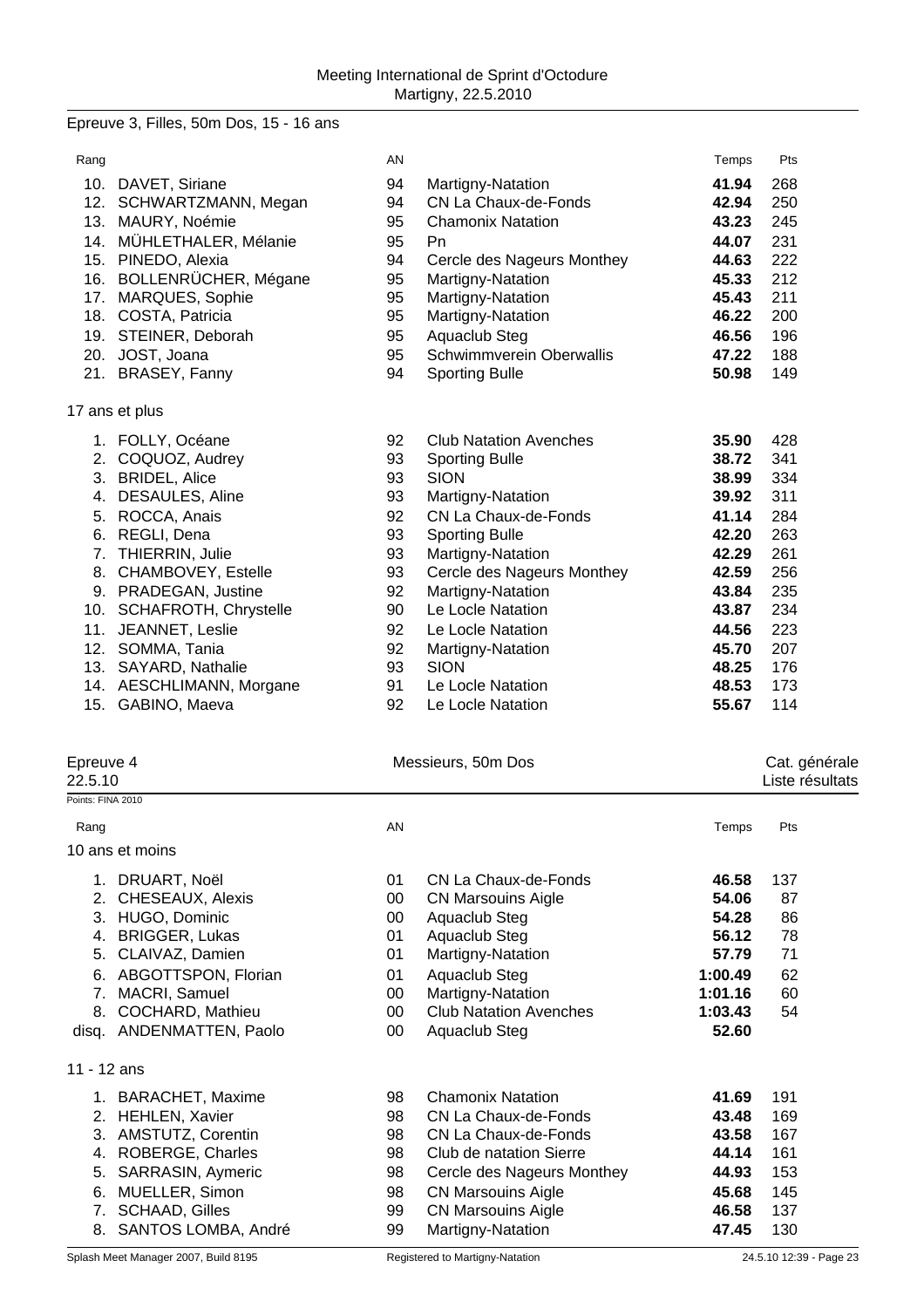Epreuve 4, Garçons, 50m Dos, 11 - 12 ans

| Rang        |                                                 | AN       |                                                      | Temps          | Pts        |
|-------------|-------------------------------------------------|----------|------------------------------------------------------|----------------|------------|
|             | 9. HAAS, Yannick                                | 98       | Pn                                                   | 47.94          | 126        |
|             | 10. PERROT, Amin                                | 99       | CN La Chaux-de-Fonds                                 | 48.47          | 122        |
|             | 11. ROSSIER, Nolan                              | 99       | CN La Chaux-de-Fonds                                 | 48.97          | 118        |
|             | 12. MENOUD, Lucas                               | 98       | <b>Sporting Bulle</b>                                | 49.75          | 112        |
|             | 13. CHAMEL, Enzo                                | 98       | <b>Chamonix Natation</b>                             | 50.44          | 108        |
|             | 14. SIMON-VERMOT, David                         | 98       | Le Locle Natation                                    | 52.52          | 95         |
|             | 15. LORETAN, Eric                               | 99       | <b>SION</b>                                          | 53.92          | 88         |
|             | 16. BACHMANN, Mathias                           | 99       | Martigny-Natation                                    | 57.29          | 73         |
|             | 17. BUTTET, Cyril                               | 99       | <b>CN Marsouins Aigle</b>                            | 1:00.40        | 63         |
|             | disq. BRIGGER, Alfons<br>disq. VOUILLOZ, Lindon | 98<br>98 | Aquaclub Steg<br>Cercle des Nageurs Monthey          | 40.97<br>49.57 |            |
|             | disq. VALTERIO, Tom                             | 99       | <b>CN Marsouins Aigle</b>                            | 57.13          |            |
|             |                                                 |          |                                                      |                |            |
| 13 - 14 ans |                                                 |          |                                                      |                |            |
|             | 1. DORSAZ, Adrien                               | 96       | Cercle des Nageurs Monthey                           | 35.49          | 310        |
|             | 2. ROSSIER, Loric                               | 96       | CN La Chaux-de-Fonds                                 | 37.67          | 259        |
|             | 3. LOCHMATTER, Ramon                            | 96       | Schwimmverein Oberwallis                             | 37.96          | 253        |
|             | 4. ZUFFEREY, Yoan                               | 96       | Club de natation Sierre                              | 39.08          | 232        |
|             | 5. TORRES RIBERRO, Dylan                        | 96       | Pn                                                   | 39.11          | 232        |
|             | 6. FONTAINE, Rémy                               | 96       | Martigny-Natation                                    | 39.79          | 220        |
|             | 7. BRIDEL, Grégoire                             | 96<br>96 | <b>SION</b>                                          | 39.82          | 220        |
|             | 8. ALMUSARD, Bastien<br>9. GRICHTING, Nicolas   | 97       | <b>Chamonix Natation</b><br>Schwimmverein Oberwallis | 40.25<br>41.03 | 213<br>201 |
|             | 10. BARBOSA, Rodolphe                           | 97       | Martigny-Natation                                    | 42.99          | 174        |
|             | 11. HILDBRAND, Roman                            | 96       | Aquaclub Steg                                        | 44.78          | 154        |
|             | 12. CRELIER, Sylvain                            | 97       | <b>SION</b>                                          | 44.82          | 154        |
|             | 13. BECCIOLINI, Nicolas                         | 97       | Martigny-Natation                                    | 44.91          | 153        |
|             | 14. PETRINI, Samuel                             | 96       | <b>Sporting Bulle</b>                                | 45.23          | 150        |
|             | 15. D'EPAGNIER, Nicolas                         | 97       | CN La Chaux-de-Fonds                                 | 45.42          | 148        |
|             | 16. MARTINA, Xavier                             | 96       | Martigny-Natation                                    | 45.86          | 144        |
|             | 17. LEGER, Gregory                              | 96       | Martigny-Natation                                    | 47.86          | 126        |
|             | 18. ROTEN, Cyrill                               | 96       | Schwimmverein Oberwallis                             | 48.04          | 125        |
|             | 19. MIGUELO, Tiago                              | 97       | Martigny-Natation                                    | 48.53          | 121        |
|             | 20. CARAVAGLIO, Enzo                            | 96       | <b>CN Marsouins Aigle</b>                            | 49.15          | 117        |
| 21.         | PERROT, Tanguy                                  | 97       | CN La Chaux-de-Fonds                                 | 49.16          | 116        |
|             | 22. THEUX, Julien                               | 97<br>97 | Martigny-Natation<br>Le Locle Natation               | 53.44<br>56.45 | 91         |
| 23.         | DANZINELLI, Matteo                              |          |                                                      |                | 77         |
| 15 - 16 ans |                                                 |          |                                                      |                |            |
|             | 1. KEHOE, Matthew                               | 95       | <b>Chamonix Natation</b>                             | 32.48          | 405        |
|             | 2. SCOTTON, Janik                               | 95       | Schwimmverein Oberwallis                             | 33.78          | 360        |
|             | 3. LANZREIN, Johan                              | 94       | <b>Sporting Bulle</b>                                | 35.87          | 301        |
|             | 4. BRESSOUD, Luca                               | 95       | Cercle des Nageurs Monthey                           | 36.63          | 282        |
|             | 5. WICKI, Simon                                 | 94       | CN La Chaux-de-Fonds                                 | 36.87          | 277        |
|             | 6. VETTER, Guillaume                            | 95       | Club de natation Sierre                              | 37.14          | 271        |
| 7.          | DORSAZ, Valentin                                | 95       | Martigny-Natation                                    | 37.54          | 262        |
|             | 8. ANNEN, Vincent<br>9. SCHNEGG, David          | 95<br>94 | Pn<br><b>CNY</b>                                     | 38.13<br>38.40 | 250<br>245 |
|             | 10. GAMBA, Andrea                               | 94       | CN La Chaux-de-Fonds                                 | 40.12          | 215        |
|             | 11. MARINKOVIC, Duje                            | 95       | Cercle des Nageurs Monthey                           | 40.87          | 203        |
|             | 12. GOMES DA COSTA, Joshua                      | 94       | Pn                                                   | 41.20          | 198        |
|             | 13. CORNU, Jonathan                             | 95       | CN La Chaux-de-Fonds                                 | 46.03          | 142        |
|             | 14. DILLER, Luc                                 | 95       | Pn                                                   | 47.16          | 132        |
|             | 15. NAEF, Michael                               | 95       | <b>CN Marsouins Aigle</b>                            | 48.76          | 119        |
| 16.         | CLÉMENT, Mathieu                                | 95       | <b>Sporting Bulle</b>                                | 53.31          | 91         |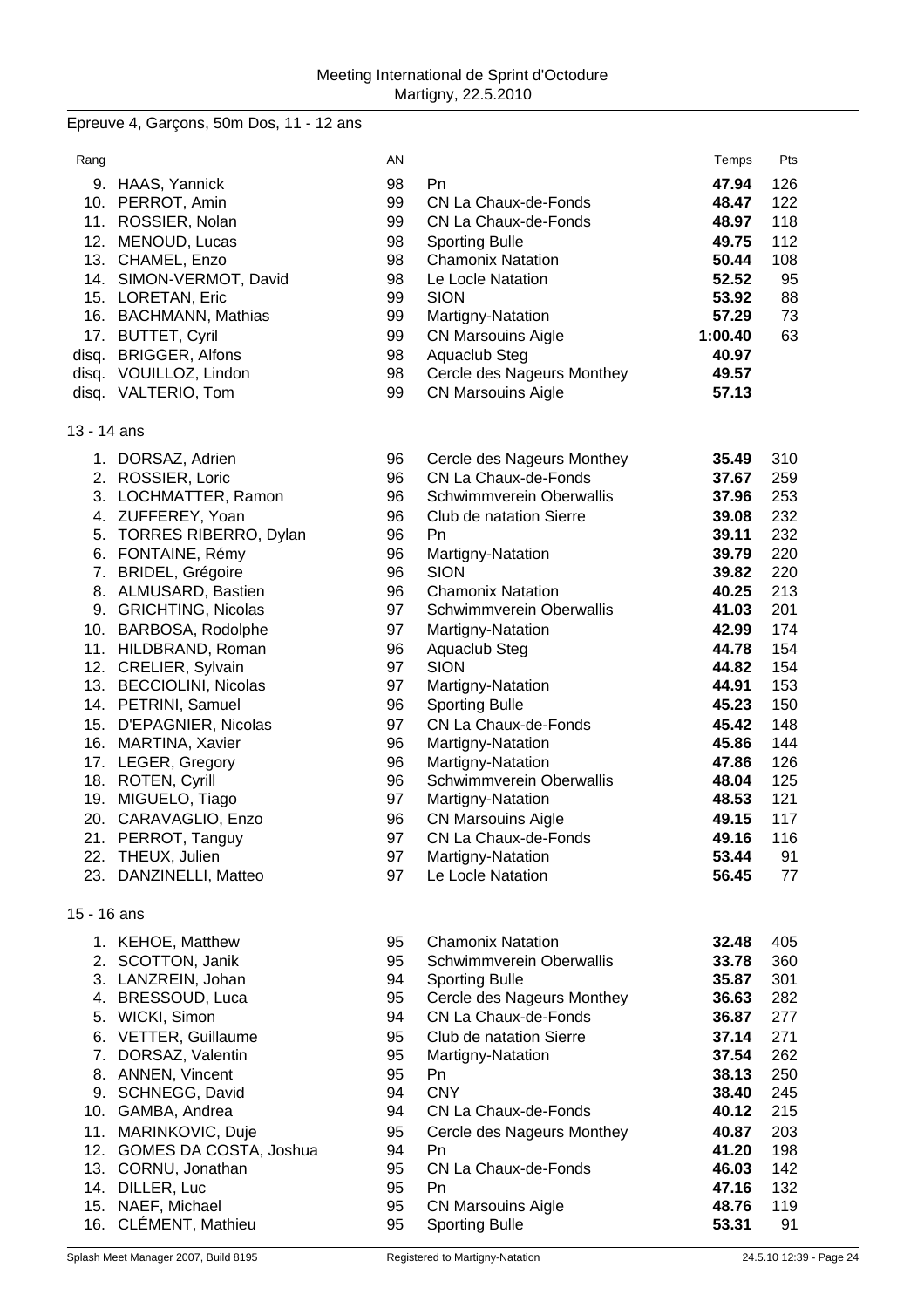#### Epreuve 4, Messieurs, 50m Dos

### 17 ans et plus

|    | 1. CAPRANI, Eric-Jacques | 71 | Genève Natation 1885       | 30.77 | 476 |
|----|--------------------------|----|----------------------------|-------|-----|
|    | 2. YERLY, David          | 91 | <b>Sporting Bulle</b>      | 32.20 | 416 |
|    | 3. CHESEAUX, Bastien     | 92 | <b>CN Marsouins Aigle</b>  | 34.04 | 352 |
| 4. | <b>HEINKEL, Philippe</b> | 93 | CN La Chaux-de-Fonds       | 34.31 | 343 |
| 5. | WALMSLEY, Jared          | 93 | <b>CNY</b>                 | 35.28 | 316 |
| 6. | SAAS, Alexandre          | 93 | CN La Chaux-de-Fonds       | 35.39 | 313 |
|    | 7. GIOSTRA, Donatello    | 92 | CN La Chaux-de-Fonds       | 37.48 | 263 |
| 8. | D'EPAGNIER, Jeremy       | 93 | CN La Chaux-de-Fonds       | 37.54 | 262 |
|    | 9. PÉTREMAND, Gauthier   | 93 | CN La Chaux-de-Fonds       | 37.69 | 259 |
|    | 10. BONVIN, Julien       | 92 | Cercle des Nageurs Monthey | 38.28 | 247 |
|    | 11. LANG, Benjamin       | 90 | Cercle des Nageurs Monthey | 41.62 | 192 |
|    | 12. GENOLET, Jefferson   | 93 | Cercle des Nageurs Monthey | 44.22 | 160 |
|    | 13. GIOVANOLA, Vincent   | 93 | Martigny-Natation          | 44.35 | 159 |

Points: FINA 2010

Epreuve 5 Dames, 50m Brasse

Epreuve 5<br>
22.5.10 Cat. générale<br>
22.5.10

| Rang           |                                                               | AN             |                                                                                     | Temps                       | Pts               |
|----------------|---------------------------------------------------------------|----------------|-------------------------------------------------------------------------------------|-----------------------------|-------------------|
|                | 10 ans et moins                                               |                |                                                                                     |                             |                   |
| disg.<br>disq. | 1. VUILLERMOZ, Sarah<br>SCHAAD, Héléne<br>ANDENMATTEN, Chiara | 00<br>01<br>01 | Club de natation Sierre<br><b>CN Marsouins Aigle</b><br>Aquaclub Steg               | 56.26<br>1:11.99<br>1:16.79 | 148               |
| 11 - 12 ans    |                                                               |                |                                                                                     |                             |                   |
| 2.<br>3.       | 1. GAPANY, Marine<br>JOSSEN, Shana<br>COELHO ANTUNES, Alizée  | 98<br>98<br>98 | <b>Sporting Bulle</b><br><b>Schwimmverein Oberwallis</b><br>Club de natation Sierre | 43.51<br>45.04<br>45.42     | 321<br>289<br>282 |
| 4.<br>5.       | AMMAN, Jeanne<br>NIEDERHAUSER, Théa                           | 98<br>98       | <b>Sporting Bulle</b><br>CN La Chaux-de-Fonds                                       | 45.71<br>46.97              | 277<br>255        |
| 7.             | 6. KOFMEHL, Sarah<br><b>THALMANN, Eline</b>                   | 99<br>98       | Aquaclub Steg<br>Club de natation Sierre                                            | 48.12<br>49.55              | 237<br>217        |
| 8.<br>9.       | MORITZ, Joelle<br>SACRÉ, Alexia                               | 99<br>98       | Schwimmverein Oberwallis                                                            | 49.86<br>50.06              | 213<br>210        |
| 10.<br>11.     | PRETOT, Nina<br>HILDBRAND, Anja                               | 99<br>99       | <b>Sporting Bulle</b><br>CN La Chaux-de-Fonds<br>Aquaclub Steg                      | 50.16<br>50.25              | 209<br>208        |
| 12.<br>13.     | DROZ, Fiona<br>DONZALLAZ, Jade                                | 99<br>98       | Le Locle Natation<br>CN La Chaux-de-Fonds                                           | 50.36<br>51.95              | 207<br>188        |
| 14.            | MATHEY, Anais                                                 | 98             | Martigny-Natation                                                                   | 52.30                       | 184               |
| 15.<br>16.     | CHESEAUX, Fanny<br>GANON, Alison                              | 99<br>98       | <b>CN Marsouins Aigle</b><br>Club de natation Sierre                                | 52.37<br>53.71              | 184<br>170        |
| 17.<br>18.     | <b>MONTANARI, Elisa</b><br>MUELLER, Liane                     | 98<br>99       | CN La Chaux-de-Fonds<br><b>CN Marsouins Aigle</b>                                   | 53.95<br>54.71              | 168<br>161        |
| 19.<br>20.     | BONVIN, Joanne<br>BODENMÜLLER, Noemi                          | 99<br>98       | <b>CN Marsouins Aigle</b><br>Aquaclub Steg                                          | 57.52<br>59.16              | 139<br>127        |
| 21.            | PERROT, Nora                                                  | 98             | CN La Chaux-de-Fonds                                                                | 1:07.49                     | 86                |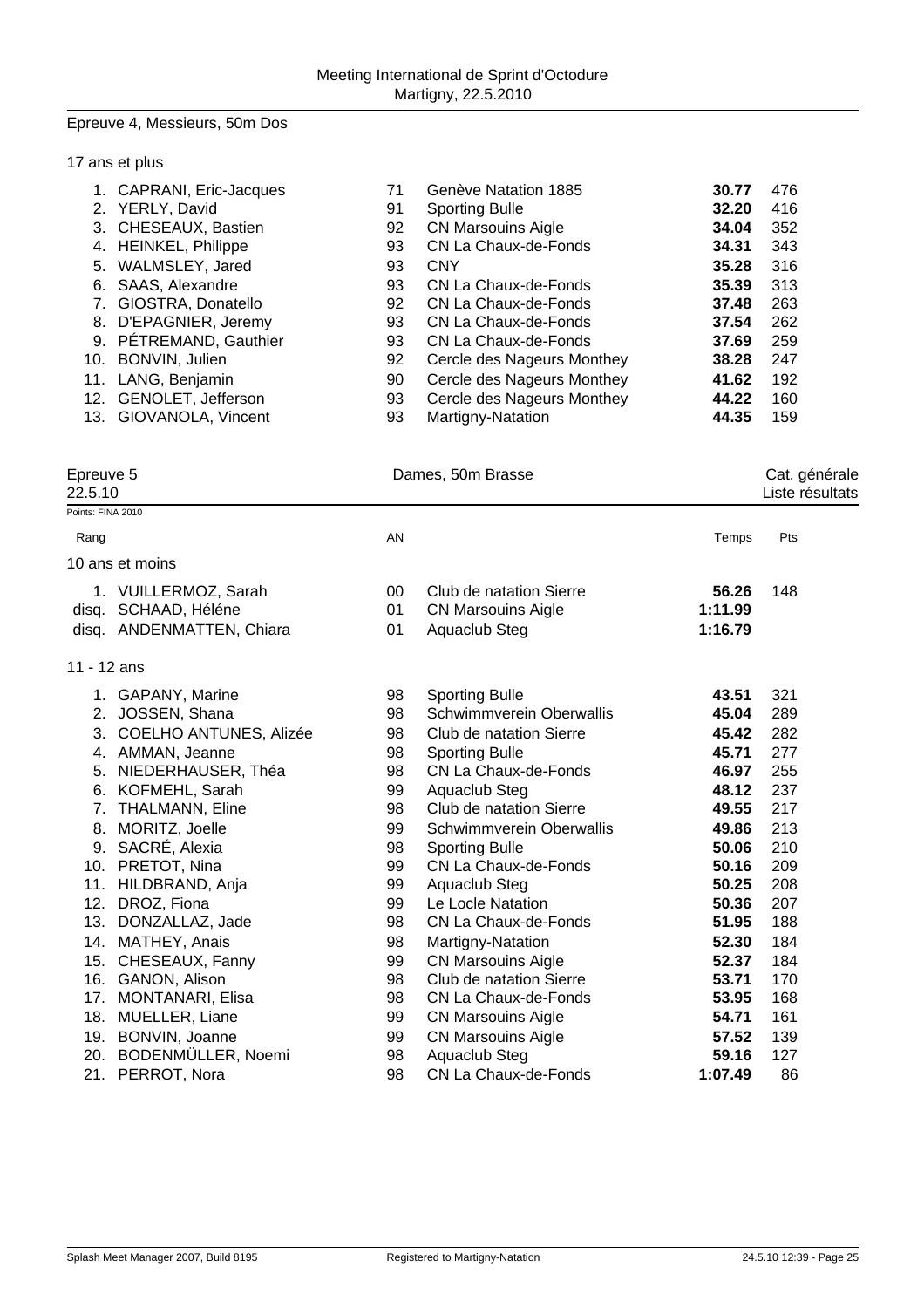#### Epreuve 5, Dames, 50m Brasse

| 13 - 14 ans |                                 |    |                            |         |     |
|-------------|---------------------------------|----|----------------------------|---------|-----|
|             | 1. PERRENOUD, Léane             | 96 | CN La Chaux-de-Fonds       | 37.52   | 501 |
|             | 2. BOILLAT, Tamara              | 96 | CN La Chaux-de-Fonds       | 37.99   | 482 |
|             | 3. PERRENOUD, Audrène           | 96 | CN La Chaux-de-Fonds       | 39.92   | 415 |
|             | 4. GAPANY, Valentine            | 96 | <b>Sporting Bulle</b>      | 42.21   | 351 |
|             | <b>HEHLEN, Elodie</b>           | 96 | CN La Chaux-de-Fonds       | 42.21   | 351 |
|             | 6. STANOJLOVIC, Katia           | 96 | Club de natation Sierre    | 44.81   | 294 |
|             | 7. ESCHER, Sabrina              | 97 | Schwimmverein Oberwallis   | 44.91   | 292 |
|             | 8. GRUBER, Valerie              | 97 | Schwimmverein Oberwallis   | 45.00   | 290 |
|             | 9. RUCH, Coralie                | 96 | Martigny-Natation          | 45.42   | 282 |
|             | 10. MARTINA, Clarisse           | 96 | Martigny-Natation          | 46.10   | 270 |
|             | 11. MAZOTTI, Nathalie           | 97 | Aquaclub Steg              | 47.07   | 253 |
|             | 12. BAYS, Camille               | 97 | <b>Sporting Bulle</b>      | 48.20   | 236 |
|             | 13. LORETAN, Marielle           | 97 | <b>SION</b>                | 48.76   | 228 |
|             | 14. MELLY, Charlotte            | 97 | Club de natation Sierre    | 49.00   | 224 |
|             | 15. SAVARY, Mélanie             | 96 | <b>Sporting Bulle</b>      | 49.17   | 222 |
|             | 16. BLANC, Julie                | 96 | <b>Sporting Bulle</b>      | 49.27   | 221 |
|             | SANTOS LOMBA, Eliane            | 96 | Martigny-Natation          | 49.27   | 221 |
|             | 18. ALLALI, Nesrin              | 96 | Schwimmverein Oberwallis   | 49.28   | 221 |
|             | 19. THELER, Melanie             | 96 | Schwimmverein Oberwallis   | 49.30   | 220 |
|             | 20. SAVARY, Justine             | 96 | <b>Sporting Bulle</b>      | 49.37   | 219 |
|             | 21. ABGOTTSPON, Géraldine       | 97 | Aquaclub Steg              | 49.63   | 216 |
|             | 22. WAEBER, Valentine           | 97 | Pn                         | 50.75   | 202 |
|             | 23. PILET, Maureen              | 96 | <b>CN Marsouins Aigle</b>  | 51.04   | 199 |
|             | 24. ZBINDEN, Cristelle          | 96 | <b>Sporting Bulle</b>      | 51.29   | 196 |
|             | 25. DA SILVA FERREIRA, Caroline | 96 | Martigny-Natation          | 51.43   | 194 |
|             | 26. RAPIN, Lisiane              | 97 | Pn                         | 51.59   | 192 |
|             | 27. VALTERIO, Fleur             | 97 | <b>CN Marsouins Aigle</b>  | 51.69   | 191 |
|             | 28. THÜRLER, Marion             | 96 | <b>Sporting Bulle</b>      | 51.75   | 190 |
|             | 29. BRENNER, Vanessa            | 96 | Aquaclub Steg              | 55.88   | 151 |
|             | 30. MACRI, Federica             | 97 | Martigny-Natation          | 1:02.49 | 108 |
|             |                                 |    |                            |         |     |
| 15 - 16 ans |                                 |    |                            |         |     |
|             | 1. SÉNÉCHAUD, Alexanne          | 95 | CN La Chaux-de-Fonds       | 39.08   | 443 |
|             | 2. AMBRESIN, Emilie             | 95 | <b>CN Marsouins Aigle</b>  | 39.63   | 425 |
| 3.          | ESCHER, Angela                  | 95 | Schwimmverein Oberwallis   | 40.33   | 403 |
|             | 4. SARTORELLO, Linda            | 95 | CN La Chaux-de-Fonds       | 41.13   | 380 |
|             | 5. DUPONT, Dolores              | 95 | Aquaclub Steg              | 42.90   | 335 |
|             | 6. THORIN, Eloïse               | 95 | <b>Sporting Bulle</b>      | 43.51   | 321 |
|             | 7. BURGENER, Nicole             | 95 | Schwimmverein Oberwallis   | 45.06   | 289 |
|             | 8. PINEDO, Alexia               | 94 | Cercle des Nageurs Monthey | 45.46   | 281 |
|             | 9. SCHWARTZMANN, Megan          | 94 | CN La Chaux-de-Fonds       | 45.54   | 280 |
|             | 10. GIUDICE, Maïtena            | 95 | <b>SION</b>                | 45.76   | 276 |
|             | 11. MAZOTTI, Sandrine           | 95 | Aquaclub Steg              | 46.14   | 269 |
|             | 12. VAN HOYDONCK, Erika         | 94 | Cercle des Nageurs Monthey | 46.44   | 264 |
|             | 13. FRAGNIÈRE, Laura            | 95 | <b>Sporting Bulle</b>      | 47.04   | 254 |
|             | 14. DAVET, Siriane              | 94 | Martigny-Natation          | 47.17   | 252 |
|             | 15. SCHOUWEY, Mathilde          | 95 | <b>Sporting Bulle</b>      | 47.62   | 245 |
|             | 16. JOST, Joana                 | 95 | Schwimmverein Oberwallis   | 47.75   | 243 |

- 17. STEINER, Deborah 95 Aquaclub Steg **49.78** 214
- 18. BOLLENRÜCHER, Mégane 95 Martigny-Natation **50.10** 210
- 19. MÜHLETHALER, Mélanie 95 Pn **52.62** 181
- 20. COSTA, Patricia 95 Martigny-Natation **1:01.77** 112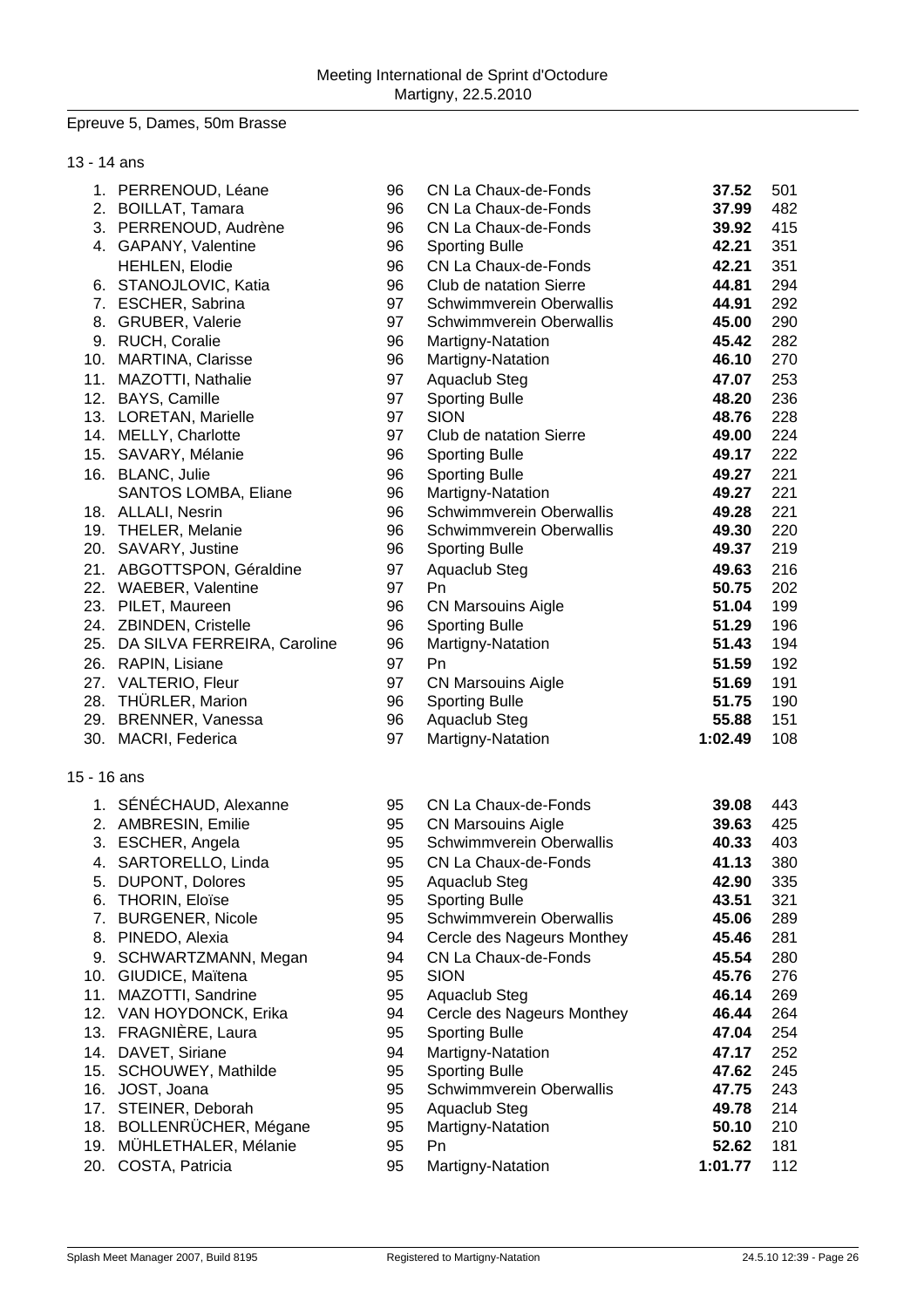#### Epreuve 5, Dames, 50m Brasse

### 17 ans et plus

| 1.  | <b>GAPANY, Caroline</b>   | 93 | <b>Sporting Bulle</b>      | 39.35 | 434 |
|-----|---------------------------|----|----------------------------|-------|-----|
| 2.  | <b>DESAULES, Aline</b>    | 93 | Martigny-Natation          | 42.79 | 337 |
|     | 3. SAYARD, Nathalie       | 93 | <b>SION</b>                | 43.49 | 321 |
| 4.  | <b>BRIDEL, Alice</b>      | 93 | <b>SION</b>                | 43.71 | 316 |
|     | 5. ROCCA, Anais           | 92 | CN La Chaux-de-Fonds       | 45.28 | 285 |
| 6.  | <b>CHAMBOVEY, Estelle</b> | 93 | Cercle des Nageurs Monthey | 46.34 | 265 |
| 7.  | BERTHOUD, Zoé             | 93 | <b>Chamonix Natation</b>   | 46.45 | 264 |
|     | 8. SCHAFROTH, Chrystelle  | 90 | Le Locle Natation          | 47.84 | 241 |
|     | 9. SOMMA, Tania           | 92 | Martigny-Natation          | 48.14 | 237 |
| 10. | THIERRIN, Julie           | 93 | Martigny-Natation          | 51.14 | 197 |
| 11. | JEANNET, Leslie           | 92 | Le Locle Natation          | 51.52 | 193 |
|     | 12. AESCHLIMANN, Morgane  | 91 | Le Locle Natation          | 52.80 | 179 |
|     | 13. GABINO, Maeva         | 92 | Le Locle Natation          | 56.17 | 149 |

| Epreuve 6 |  |
|-----------|--|
|-----------|--|

Messieurs, 50m Brasse Cat. générale

# 22.5.10 Liste résultats

|                   | Splash Meet Manager 2007, Build 8195 |        | Registered to Martigny-Natation |         | 24.5.10 12:39 - Page 27 |
|-------------------|--------------------------------------|--------|---------------------------------|---------|-------------------------|
|                   | 6. FONTAINE, Rémy                    | 96     | Martigny-Natation               | 41.98   | 256                     |
|                   | 5. DORSAZ, Adrien                    | 96     | Cercle des Nageurs Monthey      | 41.44   | 266                     |
|                   | 4. GRICHTING, Nicolas                | 97     | Schwimmverein Oberwallis        | 40.57   | 284                     |
|                   | 3. HILDBRAND, Roman                  | 96     | Aquaclub Steg                   | 40.54   | 284                     |
|                   | 2. ROSSIER, Loric                    | 96     | CN La Chaux-de-Fonds            | 40.49   | 285                     |
|                   | 1. LOCHMATTER, Ramon                 | 96     | Schwimmverein Oberwallis        | 38.59   | 330                     |
| 13 - 14 ans       |                                      |        |                                 |         |                         |
|                   | disq. VALTERIO, Tom                  | 99     | <b>CN Marsouins Aigle</b>       | 1:10.08 |                         |
| disq.             | <b>BUTTET, Cyril</b>                 | 99     | <b>CN Marsouins Aigle</b>       | 1:00.94 |                         |
|                   | 13. SANTOS LOMBA, André              | 99     | Martigny-Natation               | 59.26   | 91                      |
|                   | 12. ROSSIER, Nolan                   | 99     | CN La Chaux-de-Fonds            | 58.45   | 94                      |
|                   | 11. AMSTUTZ, Corentin                | 98     | CN La Chaux-de-Fonds            | 55.77   | 109                     |
|                   | 10. BACHMANN, Mathias                | 99     | Martigny-Natation               | 55.67   | 109                     |
|                   | 9. PERROT, Amin                      | 99     | CN La Chaux-de-Fonds            | 55.07   | 113                     |
|                   | 8. GELIN, Allan                      | 98     | <b>Chamonix Natation</b>        | 53.51   | 123                     |
|                   | 7. LORETAN, Eric                     | 99     | <b>SION</b>                     | 53.04   | 127                     |
|                   | 6. SCHAAD, Gilles                    | 99     | <b>CN Marsouins Aigle</b>       | 52.56   | 130                     |
|                   | 5. HAAS, Yannick                     | 98     | Pn                              | 52.01   | 134                     |
|                   | 4. HEHLEN, Xavier                    | 98     | CN La Chaux-de-Fonds            | 49.29   | 158                     |
|                   | 3. BRIGGER, Alfons                   | 98     | Aquaclub Steg                   | 47.68   | 175                     |
|                   | 2. VOUILLOZ, Lindon                  | 98     | Cercle des Nageurs Monthey      | 46.46   | 189                     |
|                   | 1. MUELLER, Simon                    | 98     | <b>CN Marsouins Aigle</b>       | 45.77   | 197                     |
| 11 - 12 ans       |                                      |        |                                 |         |                         |
|                   | disq. ABGOTTSPON, Florian            | 01     | Aquaclub Steg                   | 57.61   |                         |
|                   | 7. MACRI, Samuel                     | 00     | Martigny-Natation               | 1:10.96 | 53                      |
|                   | 6. CHESEAUX, Alexis                  | $00\,$ | <b>CN Marsouins Aigle</b>       | 1:02.48 | 77                      |
|                   | 5. HUGO, Dominic                     | 00     | Aquaclub Steg                   | 58.82   | 93                      |
|                   | 4. BRIGGER, Lukas                    | 01     | Aquaclub Steg                   | 57.39   | 100                     |
|                   | 3. CLAIVAZ, Damien                   | 01     | Martigny-Natation               | 56.70   | 104                     |
|                   | 2. ANDENMATTEN, Paolo                | $00\,$ | Aquaclub Steg                   | 55.66   | 110                     |
|                   | 1. DRUART, Noël                      | 01     | CN La Chaux-de-Fonds            | 51.85   | 136                     |
|                   | 10 ans et moins                      |        |                                 |         |                         |
| Rang              |                                      | AN     |                                 | Temps   | Pts                     |
| Points: FINA 2010 |                                      |        |                                 |         |                         |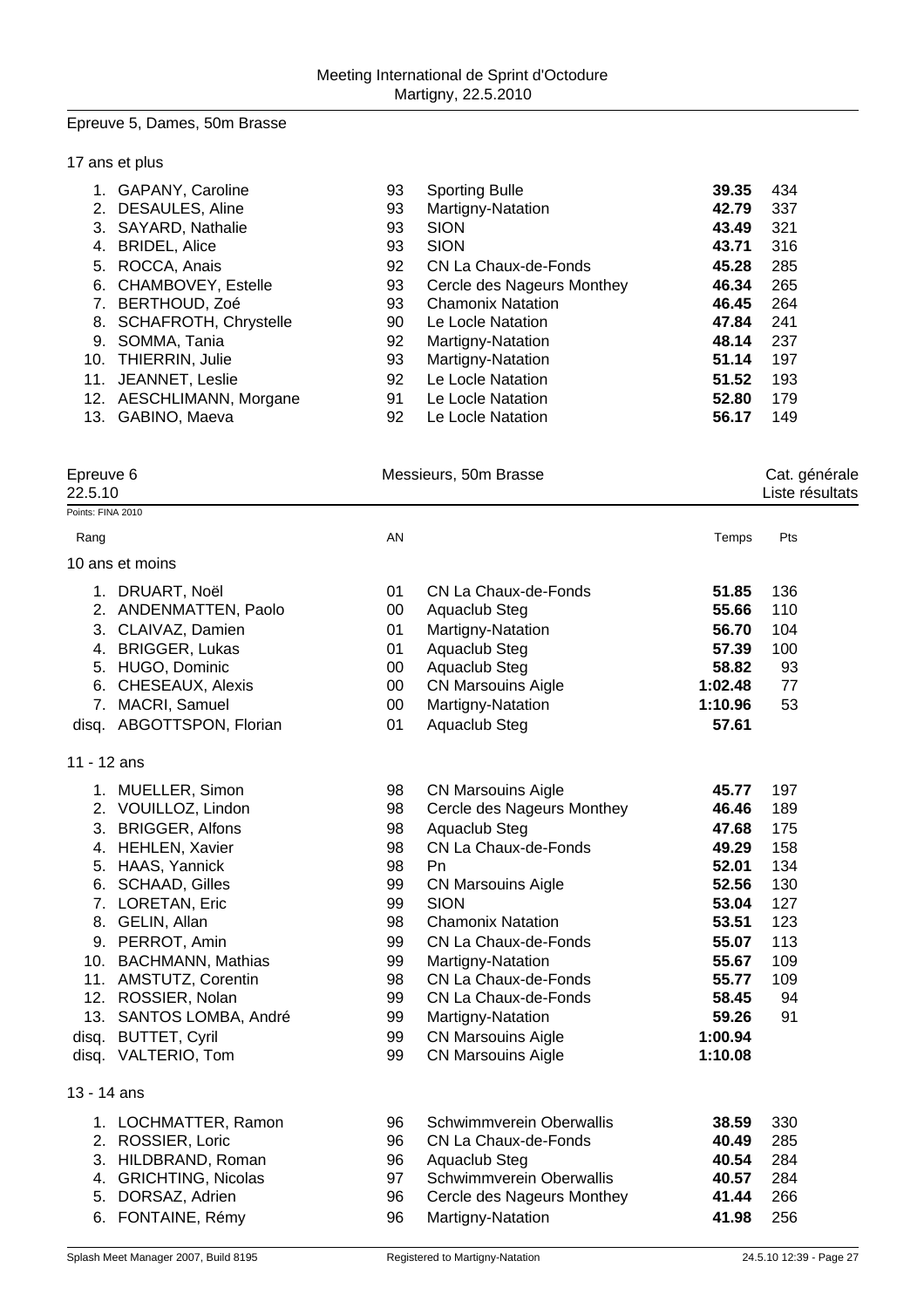# Epreuve 6, Garçons, 50m Brasse, 13 - 14 ans

| Rang        |                            | AN |                             | Temps | Pts |
|-------------|----------------------------|----|-----------------------------|-------|-----|
|             | 7. BRIDEL, Grégoire        | 96 | <b>SION</b>                 | 42.81 | 241 |
|             | 8. MARTINA, Xavier         | 96 | Martigny-Natation           | 43.40 | 232 |
|             | 9. TORRES RIBERRO, Dylan   | 96 | Pn                          | 43.85 | 224 |
|             | 10. ZUFFEREY, Yoan         | 96 | Club de natation Sierre     | 45.02 | 207 |
|             | 11. CRELIER, Sylvain       | 97 | <b>SION</b>                 | 45.75 | 198 |
|             | 12. PETRINI, Samuel        | 96 | <b>Sporting Bulle</b>       | 45.98 | 195 |
|             | 13. BARBOSA, Rodolphe      | 97 | Martigny-Natation           | 46.73 | 185 |
|             | 14. AGRESTI, Théophile     | 97 | <b>Chamonix Natation</b>    | 48.42 | 167 |
|             | 15. ROTEN, Cyrill          | 96 | Schwimmverein Oberwallis    | 48.70 | 164 |
|             | 16. CARAVAGLIO, Enzo       | 96 | <b>CN Marsouins Aigle</b>   | 49.37 | 157 |
|             | 17. DANZINELLI, Matteo     | 97 | Le Locle Natation           | 49.60 | 155 |
|             | 18. MIGUELO, Tiago         | 97 | Martigny-Natation           | 51.82 | 136 |
|             | 19. D'EPAGNIER, Nicolas    | 97 | CN La Chaux-de-Fonds        | 52.84 | 128 |
|             | 20. PERROT, Tanguy         | 97 | CN La Chaux-de-Fonds        | 54.10 | 119 |
|             | 21. THEUX, Julien          | 97 | Martigny-Natation           | 55.21 | 112 |
|             | 22. BECCIOLINI, Nicolas    | 97 | Martigny-Natation           | 55.22 | 112 |
|             | 23. LEGER, Gregory         | 96 | Martigny-Natation           | 58.97 | 92  |
| 15 - 16 ans |                            |    |                             |       |     |
|             | 1. SCOTTON, Janik          | 95 | Schwimmverein Oberwallis    | 33.87 | 488 |
|             | 2. WICKI, Simon            | 94 | CN La Chaux-de-Fonds        | 36.84 | 379 |
|             | 3. DORSAZ, Valentin        | 95 | Martigny-Natation           | 40.17 | 292 |
|             | 4. GAMBA, Andrea           | 94 | CN La Chaux-de-Fonds        | 40.44 | 286 |
|             | 5. MARINKOVIC, Duje        | 95 | Cercle des Nageurs Monthey  | 41.90 | 257 |
|             | 6. ANNEN, Vincent          | 95 | Pn                          | 42.14 | 253 |
|             | 7. THIVIERGE, Loïc         | 94 | <b>Chamonix Natation</b>    | 42.29 | 250 |
|             | 8. AGRESTI, Vivien         | 95 | <b>Chamonix Natation</b>    | 44.23 | 219 |
|             | 9. DILLER, Luc             | 95 | Pn                          | 44.99 | 208 |
|             | 10. GOMES DA COSTA, Joshua | 94 | Pn                          | 45.03 | 207 |
|             | 11. VETTER, Guillaume      | 95 | Club de natation Sierre     | 45.09 | 206 |
|             | 12. BRESSOUD, Luca         | 95 | Cercle des Nageurs Monthey  | 45.70 | 198 |
|             | 13. CORNU, Jonathan        | 95 | CN La Chaux-de-Fonds        | 46.17 | 192 |
|             | 14. DJUKIC, Marko          | 95 | <b>Sporting Bulle</b>       | 46.63 | 187 |
|             | 15. CLÉMENT, Mathieu       | 95 | <b>Sporting Bulle</b>       | 52.91 | 128 |
|             | disq. NAEF, Michael        | 95 | <b>CN Marsouins Aigle</b>   | 45.86 |     |
|             | 17 ans et plus             |    |                             |       |     |
|             | 1. MARCLAY, Yves           | 77 | <b>SC Delphin Uetendorf</b> | 34.11 | 477 |
|             | 2. HEINKEL, Philippe       | 93 | CN La Chaux-de-Fonds        | 36.43 | 392 |
| 3.          | CHESEAUX, Bastien          | 92 | <b>CN Marsouins Aigle</b>   | 37.37 | 363 |
|             | 4. BONVIN, Julien          | 92 | Cercle des Nageurs Monthey  | 37.44 | 361 |
|             | 5. WALMSLEY, Jared         | 93 | <b>CNY</b>                  | 37.72 | 353 |
| 6.          | SAAS, Alexandre            | 93 | CN La Chaux-de-Fonds        | 38.91 | 322 |
| 7.          | LANG, Benjamin             | 90 | Cercle des Nageurs Monthey  | 40.23 | 291 |
| 8.          | GENOLET, Jefferson         | 93 | Cercle des Nageurs Monthey  | 41.36 | 268 |
|             | 9. PÉTREMAND, Gauthier     | 93 | CN La Chaux-de-Fonds        | 41.53 | 264 |
| 10.         | D'EPAGNIER, Jeremy         | 93 | CN La Chaux-de-Fonds        | 45.18 | 205 |
| 11.         | GIOVANOLA, Vincent         | 93 | Martigny-Natation           | 46.00 | 194 |
| 12.         | GIOSTRA, Donatello         | 92 | CN La Chaux-de-Fonds        | 53.65 | 122 |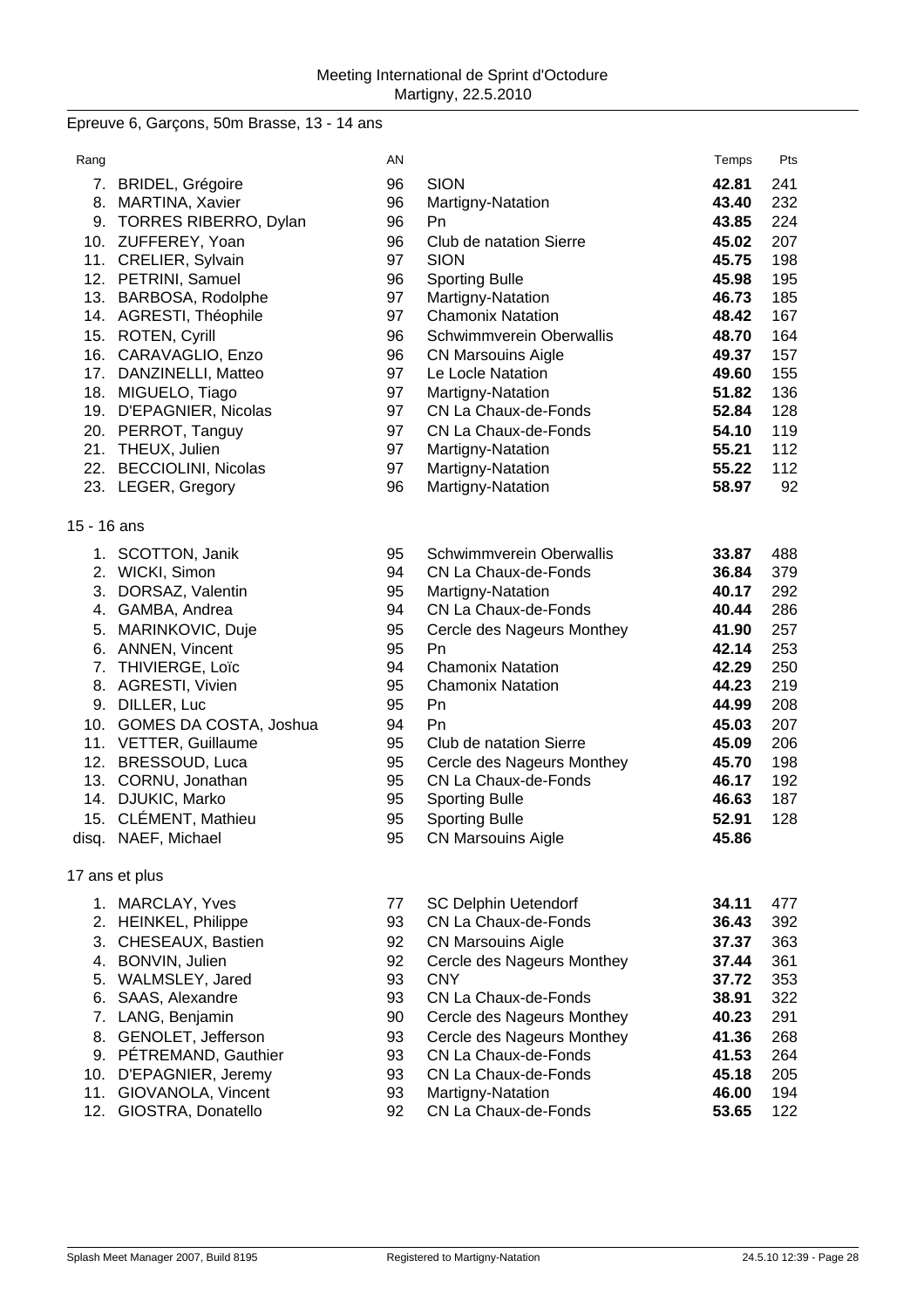#### Meeting International de Sprint d'Octodure Martigny, 22.5.2010

| Epreuve 7<br>22.5.10 |                                                | Dames, 50m Libre | Cat. générale<br>Liste résultats        |                |            |
|----------------------|------------------------------------------------|------------------|-----------------------------------------|----------------|------------|
| Points: FINA 2010    |                                                |                  |                                         |                |            |
| Rang                 |                                                | AN               |                                         | Temps          | Pts        |
|                      | 10 ans et moins                                |                  |                                         |                |            |
|                      | 1. VUILLERMOZ, Sarah                           | 00               | Club de natation Sierre                 | 38.34          | 237        |
|                      | 2. SCHAAD, Héléne                              | 01               | <b>CN Marsouins Aigle</b>               | 46.19          | 135        |
|                      | 3. ANDENMATTEN, Chiara                         | 01               | Aquaclub Steg                           | 48.73          | 115        |
| 11 - 12 ans          |                                                |                  |                                         |                |            |
|                      | 1. NIEDERHAUSER, Théa                          | 98               | CN La Chaux-de-Fonds                    | 34.01          | 339        |
|                      | 2. GAPANY, Marine                              | 98               | <b>Sporting Bulle</b>                   | 34.45          | 326        |
|                      | 3. MONTI CAVALLI, Kayla                        | 98               | <b>CNY</b>                              | 34.72          | 319        |
|                      | 4. COELHO ANTUNES, Alizée                      | 98               | Club de natation Sierre                 | 35.62          | 295        |
|                      | 5. MORITZ, Joelle                              | 99               | Schwimmverein Oberwallis                | 36.06          | 284        |
|                      | 6. JOSSEN, Shana                               | 98               | Schwimmverein Oberwallis                | 36.69          | 270        |
|                      | 7. GANON, Alison                               | 98               | Club de natation Sierre                 | 36.99          | 264        |
|                      | 8. KOFMEHL, Sarah                              | 99               | Aquaclub Steg                           | 37.64          | 250        |
|                      | 9. THALMANN, Eline                             | 98               | Club de natation Sierre                 | 37.97          | 244        |
|                      | 10. AMMAN, Jeanne                              | 98               | <b>Sporting Bulle</b>                   | 38.47          | 234        |
|                      | 11. PERROT, Nora                               | 98               | CN La Chaux-de-Fonds                    | 39.08          | 223        |
| 12.                  | BODENMÜLLER, Noemi                             | 98               | Aquaclub Steg<br>CN La Chaux-de-Fonds   | 41.14          | 191        |
|                      | 13. PRETOT, Nina<br>14. DONZALLAZ, Jade        | 99<br>98         | CN La Chaux-de-Fonds                    | 41.16<br>41.36 | 191<br>188 |
|                      | 15. MATHEY, Anais                              | 98               | Martigny-Natation                       | 42.04          | 179        |
|                      | 16. CHESEAUX, Fanny                            | 99               | <b>CN Marsouins Aigle</b>               | 42.57          | 173        |
| 17.                  | <b>MONTANARI, Elisa</b>                        | 98               | CN La Chaux-de-Fonds                    | 42.91          | 169        |
|                      | 18. MUELLER, Liane                             | 99               | <b>CN Marsouins Aigle</b>               | 43.31          | 164        |
|                      | 19. SACRÉ, Alexia                              | 98               | <b>Sporting Bulle</b>                   | 44.51          | 151        |
|                      | 20. HILDBRAND, Anja                            | 99               | Aquaclub Steg                           | 44.52          | 151        |
|                      | 21. DROZ, Fiona                                | 99               | Le Locle Natation                       | 46.27          | 134        |
|                      | 22. BONVIN, Joanne                             | 99               | <b>CN Marsouins Aigle</b>               | 48.65          | 116        |
| 13 - 14 ans          |                                                |                  |                                         |                |            |
| 1.                   | <b>HEHLEN, Elodie</b>                          | 96               | CN La Chaux-de-Fonds                    | 29.32          | 530        |
|                      | 2. BOILLAT, Tamara                             | 96               | CN La Chaux-de-Fonds                    | 29.89          | 500        |
|                      | 3. PERRENOUD, Audrène                          | 96               | CN La Chaux-de-Fonds                    | 30.15          | 487        |
|                      | 4. PERRENOUD, Léane                            | 96               | CN La Chaux-de-Fonds                    | 31.05          | 446        |
|                      | 5. AUBRY, Aurélie                              | 97               | <b>CNY</b>                              | 35.37          | 301        |
|                      | 6. RUCH, Coralie                               | 96               | Martigny-Natation                       | 35.44          | 300        |
|                      | <b>GRUBER, Valerie</b>                         | 97               | Schwimmverein Oberwallis                | 35.44          | 300        |
|                      | 8. STANOJLOVIC, Katia                          | 96               | Club de natation Sierre                 | 35.70          | 293        |
|                      | 9. MELLY, Charlotte                            | 97               | Club de natation Sierre                 | 36.01          | 286        |
|                      | 10. THELER, Melanie                            | 96               | Schwimmverein Oberwallis<br><b>SION</b> | 36.42          | 276        |
|                      | 11. LORETAN, Marielle<br>12. MARTINA, Clarisse | 97<br>96         |                                         | 36.44<br>36.94 | 276<br>265 |
|                      | 13. MAZOTTI, Nathalie                          | 97               | Martigny-Natation<br>Aquaclub Steg      | 37.01          | 263        |
| 14.                  | THÜRLER, Marion                                | 96               | <b>Sporting Bulle</b>                   | 37.09          | 261        |
| 15.                  | SAVARY, Justine                                | 96               | <b>Sporting Bulle</b>                   | 37.20          | 259        |
| 16.                  | <b>TORTORIELLO, Julie</b>                      | 96               | <b>CNY</b>                              | 37.31          | 257        |
|                      | 17. ESCHER, Sabrina                            | 97               | Schwimmverein Oberwallis                | 37.36          | 256        |
|                      | 18. SAVARY, Mélanie                            | 96               | <b>Sporting Bulle</b>                   | 37.67          | 249        |
|                      | 19. ABGOTTSPON, Géraldine                      | 97               | Aquaclub Steg                           | 37.73          | 248        |
|                      | 20. BLANC, Julie                               | 96               | <b>Sporting Bulle</b>                   | 37.78          | 247        |
| 21.                  | SANTOS LOMBA, Eliane                           | 96               | Martigny-Natation                       | 38.08          | 241        |
|                      | 22. ALLALI, Nesrin                             | 96               | Schwimmverein Oberwallis                | 38.61          | 232        |
|                      |                                                |                  |                                         |                |            |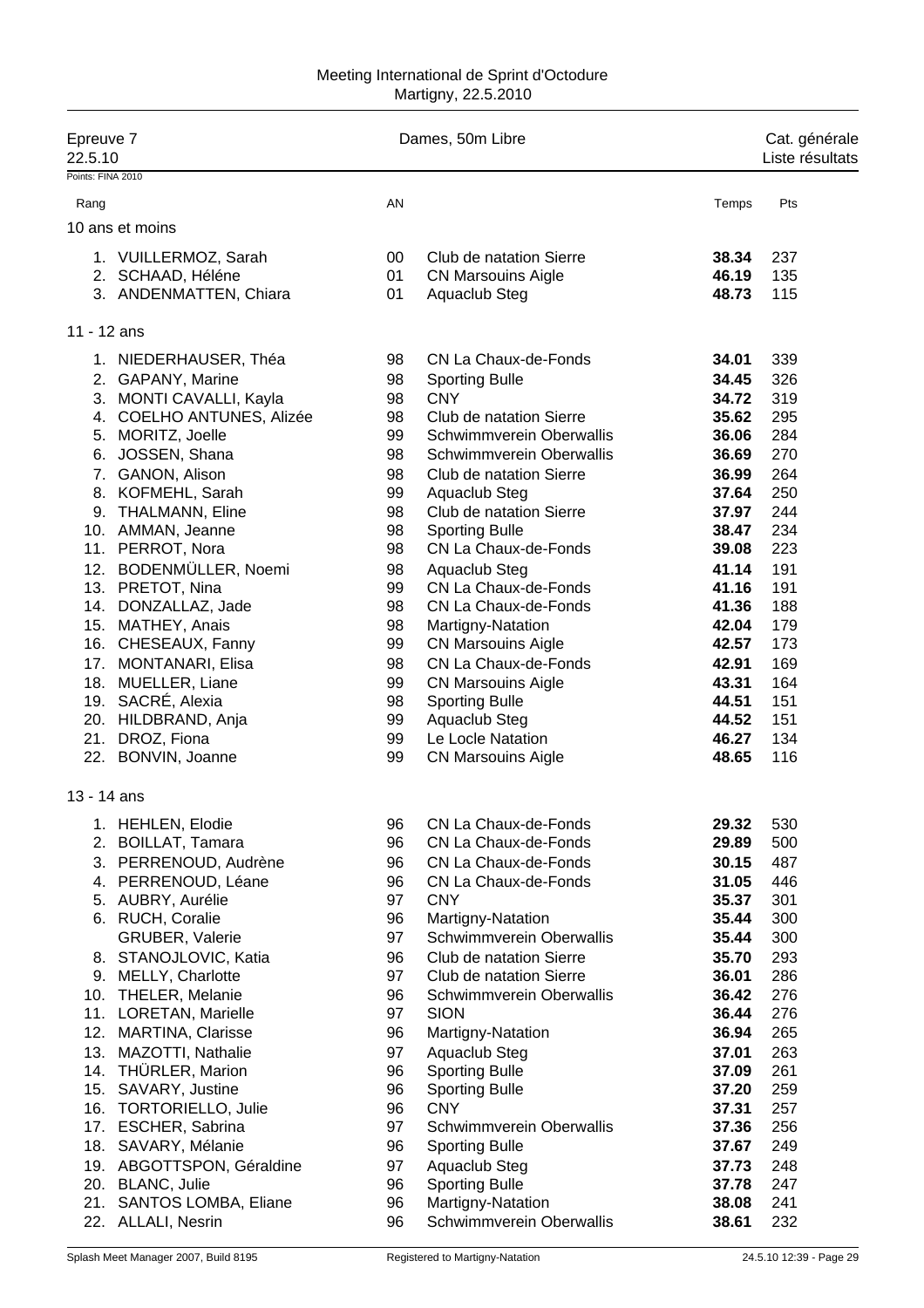# Epreuve 7, Filles, 50m Libre, 13 - 14 ans

| Rang        |                                              | AN       |                                    | Temps          | Pts        |
|-------------|----------------------------------------------|----------|------------------------------------|----------------|------------|
|             | 23. ZBINDEN, Cristelle                       | 96       | <b>Sporting Bulle</b>              | 39.69          | 213        |
|             | 24. DA SILVA FERREIRA, Caroline              | 96       | Martigny-Natation                  | 39.77          | 212        |
|             | 25. BAYS, Camille                            | 97       | <b>Sporting Bulle</b>              | 40.44          | 202        |
|             | 26. AMBRESIN, Coraline                       | 97       | <b>CN Marsouins Aigle</b>          | 40.50          | 201        |
|             | 27. WAEBER, Valentine                        | 97       | Pn                                 | 40.88          | 195        |
|             | 28. RAPIN, Lisiane                           | 97       | Pn                                 | 40.96          | 194        |
|             | 29. VALTERIO, Fleur                          | 97       | <b>CN Marsouins Aigle</b>          | 41.25          | 190        |
|             | 30. BRENNER, Vanessa                         | 96       | Aquaclub Steg                      | 41.66          | 184        |
|             | 31. MACRI, Federica                          | 97       | Martigny-Natation                  | 42.25          | 177        |
|             | 32. PILET, Maureen                           | 96       | <b>CN Marsouins Aigle</b>          | 42.80          | 170        |
| 15 - 16 ans |                                              |          |                                    |                |            |
|             | 1. SÉNÉCHAUD, Alexanne                       | 95       | CN La Chaux-de-Fonds               | 31.33          | 434        |
|             | 2. AMBRESIN, Emilie                          | 95       | <b>CN Marsouins Aigle</b>          | 31.45          | 429        |
|             | 3. THORIN, Eloïse                            | 95       | <b>Sporting Bulle</b>              | 31.88          | 412        |
|             | 4. SARTORELLO, Linda                         | 95       | CN La Chaux-de-Fonds               | 32.17          | 401        |
|             | 5. ESCHER, Angela                            | 95       | Schwimmverein Oberwallis           | 32.80          | 378        |
|             | 6. AMMANN, Mathilde                          | 95       | <b>Sporting Bulle</b>              | 32.95          | 373        |
|             | 7. BURGENER, Nicole                          | 95       | Schwimmverein Oberwallis           | 33.16          | 366        |
|             | 8. MAURY, Noémie                             | 95       | <b>Chamonix Natation</b>           | 33.30          | 361        |
|             | 9. DUPONT, Dolores                           | 95       | Aquaclub Steg                      | 33.32          | 361        |
|             | 10. VAN HOYDONCK, Erika                      | 94       | Cercle des Nageurs Monthey         | 33.51          | 355        |
|             | 11. GIUDICE, Maïtena                         | 95       | <b>SION</b>                        | 34.06          | 338        |
|             | 12. DAVET, Siriane                           | 94       | Martigny-Natation                  | 34.20          | 334        |
|             | 13. FRAGNIÈRE, Laura                         | 95       | <b>Sporting Bulle</b>              | 34.24          | 332        |
|             | 14. PINEDO, Alexia                           | 94       | Cercle des Nageurs Monthey         | 34.48          | 325        |
|             | 15. MÜHLETHALER, Mélanie                     | 95       | Pn                                 | 34.92          | 313        |
|             | 16. SCHOUWEY, Mathilde                       | 95       | <b>Sporting Bulle</b>              | 35.25          | 305        |
|             | 17. SCHWARTZMANN, Megan                      | 94       | CN La Chaux-de-Fonds               | 35.27          | 304        |
|             | 18. STEINER, Deborah                         | 95<br>95 | Aquaclub Steg                      | 35.30          | 303        |
|             | 19. MARQUES, Sophie<br>20. MAZOTTI, Sandrine | 95       | Martigny-Natation<br>Aquaclub Steg | 35.63<br>36.43 | 295<br>276 |
|             | 21. BOLLENRÜCHER, Mégane                     | 95       | Martigny-Natation                  | 36.51          | 274        |
|             | 22. JOST, Joana                              | 95       | Schwimmverein Oberwallis           | 36.61          | 272        |
|             | 23. BRASEY, Fanny                            | 94       | <b>Sporting Bulle</b>              | 40.27          | 204        |
|             | 24. COSTA, Patricia                          | 95       | Martigny-Natation                  | 41.29          | 189        |
|             | disq. GAPANY, Hélène                         | 94       | <b>Sporting Bulle</b>              | 36.11          |            |
|             | 17 ans et plus                               |          |                                    |                |            |
|             | 1. GAPANY, Caroline                          | 93       | <b>Sporting Bulle</b>              | 30.70          | 461        |
|             | 2. ROCCA, Anais                              | 92       | CN La Chaux-de-Fonds               | 32.23          | 399        |
|             | 3. BRIDEL, Alice                             | 93       | <b>SION</b>                        | 33.33          | 360        |
|             | 4. COQUOZ, Audrey                            | 93       | <b>Sporting Bulle</b>              | 33.50          | 355        |
|             | 5. CHAMBOVEY, Estelle                        | 93       | Cercle des Nageurs Monthey         | 34.30          | 331        |
|             | 6. SOMMA, Tania                              | 92       | Martigny-Natation                  | 34.64          | 321        |
|             | 7. BERTHOUD, Zoé                             | 93       | <b>Chamonix Natation</b>           | 35.22          | 305        |
|             | 8. PRADEGAN, Justine                         | 92       | Martigny-Natation                  | 35.58          | 296        |
|             | 9. DESAULES, Aline                           | 93       | Martigny-Natation                  | 36.16          | 282        |
|             | 10. REGLI, Dena                              | 93       | <b>Sporting Bulle</b>              | 36.39          | 277        |
| 11.         | JEANNET, Leslie                              | 92       | Le Locle Natation                  | 36.48          | 275        |
| 12.         | THIERRIN, Julie                              | 93       | Martigny-Natation                  | 36.54          | 273        |
| 13.         | SCHAFROTH, Chrystelle                        | 90       | Le Locle Natation                  | 37.09          | 261        |
|             | 14. SAYARD, Nathalie                         | 93       | <b>SION</b>                        | 37.51          | 253        |
|             | 15. AESCHLIMANN, Morgane                     | 91       | Le Locle Natation                  | 38.07          | 242        |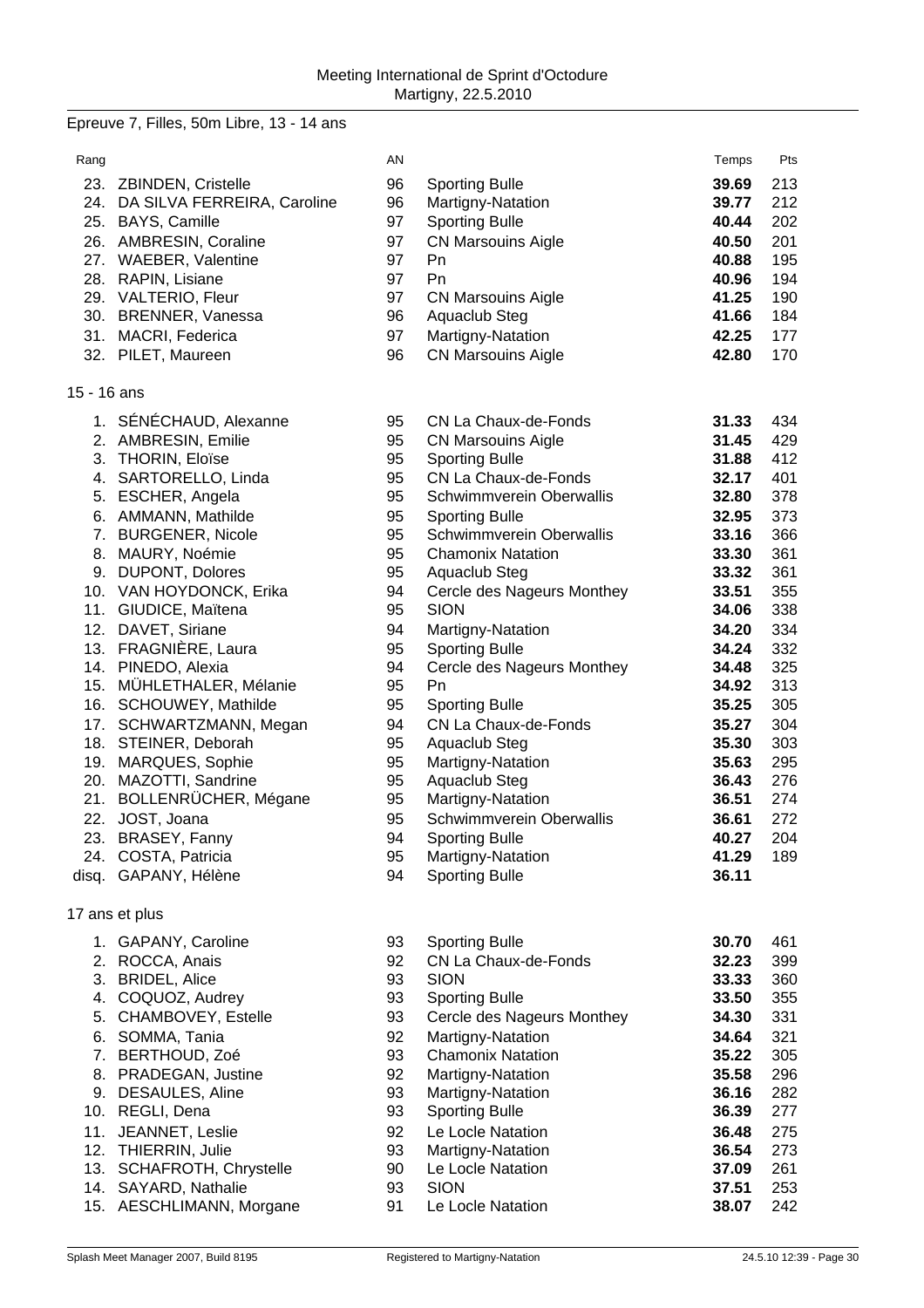#### Meeting International de Sprint d'Octodure Martigny, 22.5.2010

| Epreuve 8<br>22.5.10                            |          | Messieurs, 50m Libre                               |                |            |  |
|-------------------------------------------------|----------|----------------------------------------------------|----------------|------------|--|
| Points: FINA 2010                               |          |                                                    |                |            |  |
| Rang                                            | AN       |                                                    | Temps          | Pts        |  |
| 10 ans et moins                                 |          |                                                    |                |            |  |
| 1. DRUART, Noël                                 | 01       | CN La Chaux-de-Fonds                               | 39.31          | 151        |  |
| 2. CHESEAUX, Alexis                             | $00\,$   | <b>CN Marsouins Aigle</b>                          | 40.41          | 139        |  |
| 3. ANDENMATTEN, Paolo                           | 00       | Aquaclub Steg                                      | 46.05          | 94         |  |
| 4. HUGO, Dominic                                | 00       | Aquaclub Steg                                      | 46.70          | 90         |  |
| 5. ABGOTTSPON, Florian                          | 01       | Aquaclub Steg                                      | 49.06          | 77         |  |
| 6. BRIGGER, Lukas<br>7. CLAIVAZ, Damien         | 01<br>01 | Aquaclub Steg<br>Martigny-Natation                 | 49.79<br>51.75 | 74<br>66   |  |
| 8. MACRI, Samuel                                | 00       | Martigny-Natation                                  | 54.25          | 57         |  |
| 9. COCHARD, Mathieu                             | 00       | <b>Club Natation Avenches</b>                      | 56.30          | 51         |  |
|                                                 |          |                                                    |                |            |  |
| $11 - 12$ ans                                   |          |                                                    |                |            |  |
| 1. BRIGGER, Alfons                              | 98       | Aquaclub Steg                                      | 32.89          | 258        |  |
| 2. HEHLEN, Xavier                               | 98       | CN La Chaux-de-Fonds                               | 33.39          | 246        |  |
| 3. MUELLER, Simon                               | 98       | <b>CN Marsouins Aigle</b>                          | 34.27          | 228        |  |
| 4. ROBERGE, Charles                             | 98       | Club de natation Sierre                            | 34.62          | 221        |  |
| 5. GELIN, Allan                                 | 98       | <b>Chamonix Natation</b>                           | 35.36          | 207        |  |
| 6. HAAS, Yannick                                | 98       | Pn                                                 | 37.04          | 180        |  |
| 7. BARACHET, Maxime                             | 98       | <b>Chamonix Natation</b>                           | 37.07          | 180        |  |
| 8. VOUILLOZ, Lindon<br>9. AMSTUTZ, Corentin     | 98<br>98 | Cercle des Nageurs Monthey<br>CN La Chaux-de-Fonds | 37.78<br>38.77 | 170<br>157 |  |
| 10. LORETAN, Eric                               | 99       | <b>SION</b>                                        | 39.01          | 154        |  |
| 11. SANTOS LOMBA, André                         | 99       | Martigny-Natation                                  | 39.18          | 152        |  |
| 12. SCHAAD, Gilles                              | 99       | <b>CN Marsouins Aigle</b>                          | 39.58          | 148        |  |
| 13. ROSSIER, Nolan                              | 99       | CN La Chaux-de-Fonds                               | 40.20          | 141        |  |
| 14. PERROT, Amin                                | 99       | CN La Chaux-de-Fonds                               | 41.64          | 127        |  |
| 15. MENOUD, Lucas                               | 98       | <b>Sporting Bulle</b>                              | 42.70          | 117        |  |
| 16. SIMON-VERMOT, David                         | 98       | Le Locle Natation                                  | 43.30          | 113        |  |
| 17. CHAMEL, Enzo                                | 98       | <b>Chamonix Natation</b>                           | 44.49          | 104        |  |
| 18. BACHMANN, Mathias                           | 99       | Martigny-Natation                                  | 49.35          | 76         |  |
| 19. BUTTET, Cyril                               | 99       | <b>CN Marsouins Aigle</b>                          | 51.27          | 68         |  |
| 20. VALTERIO, Tom                               | 99       | <b>CN Marsouins Aigle</b>                          | 56.36          | 51         |  |
| 13 - 14 ans                                     |          |                                                    |                |            |  |
| 1. DORSAZ, Adrien                               | 96       | Cercle des Nageurs Monthey                         | 29.25          | 366        |  |
| 2. ROSSIER, Loric                               | 96       | CN La Chaux-de-Fonds                               | 29.82          | 346        |  |
| 3. FONTAINE, Rémy                               | 96       | Martigny-Natation                                  | 30.83          | 313        |  |
| 4. LOCHMATTER, Ramon                            | 96       | Schwimmverein Oberwallis                           | 30.95          | 309        |  |
| ALMUSARD, Bastien                               | 96       | <b>Chamonix Natation</b>                           | 30.95          | 309        |  |
| 6. BRIDEL, Grégoire                             | 96       | <b>SION</b>                                        | 31.97          | 280        |  |
| 7. ZUFFEREY, Yoan                               | 96       | Club de natation Sierre                            | 32.42          | 269        |  |
| 8. TORRES RIBERRO, Dylan                        | 96       | Pn                                                 | 32.55          | 266        |  |
| 9. MARTINA, Xavier                              | 96       | Martigny-Natation                                  | 33.01          | 255        |  |
| 10. BARBOSA, Rodolphe                           | 97       | Martigny-Natation                                  | 33.56          | 242        |  |
| 11. CRELIER, Sylvain                            | 97<br>97 | <b>SION</b><br>CN La Chaux-de-Fonds                | 35.57<br>35.70 | 204<br>201 |  |
| 12. D'EPAGNIER, Nicolas<br>13. HILDBRAND, Roman | 96       | Aquaclub Steg                                      | 36.29          | 192        |  |
| 14. BECCIOLINI, Nicolas                         | 97       | Martigny-Natation                                  | 36.40          | 190        |  |
| 15. GRICHTING, Nicolas                          | 97       | Schwimmverein Oberwallis                           | 36.42          | 190        |  |
| 16. AGRESTI, Théophile                          | 97       | <b>Chamonix Natation</b>                           | 36.64          | 186        |  |
| 17. LEGER, Gregory                              | 96       | Martigny-Natation                                  | 36.81          | 184        |  |
| 18. ROTEN, Cyrill                               | 96       | Schwimmverein Oberwallis                           | 37.66          | 171        |  |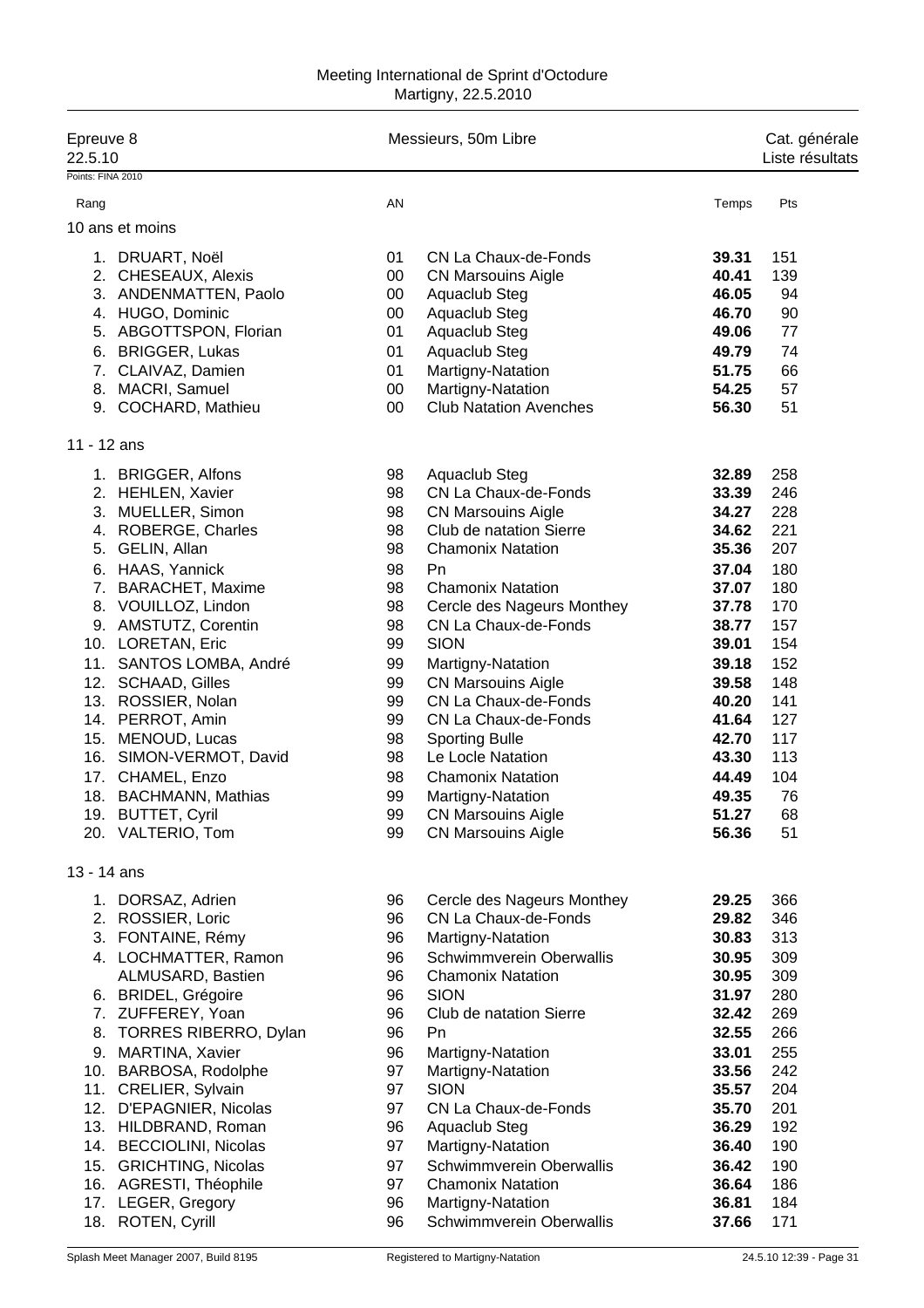### Epreuve 8, Garçons, 50m Libre, 13 - 14 ans

| Rang        |                            | AN |                                 | Temps | Pts |
|-------------|----------------------------|----|---------------------------------|-------|-----|
|             | 19. CARAVAGLIO, Enzo       | 96 | <b>CN Marsouins Aigle</b>       | 39.45 | 149 |
|             | 20. PERROT, Tanguy         | 97 | CN La Chaux-de-Fonds            | 40.53 | 137 |
|             | 21. PETRINI, Samuel        | 96 | <b>Sporting Bulle</b>           | 40.95 | 133 |
|             | 22. MIGUELO, Tiago         | 97 | Martigny-Natation               | 41.92 | 124 |
|             | 23. DANZINELLI, Matteo     | 97 | Le Locle Natation               | 42.47 | 119 |
|             | 24. THEUX, Julien          | 97 | Martigny-Natation               | 42.52 | 119 |
|             |                            |    |                                 |       |     |
| 15 - 16 ans |                            |    |                                 |       |     |
|             | 1. KEHOE, Matthew          | 95 | <b>Chamonix Natation</b>        | 25.47 | 555 |
|             | 2. SCOTTON, Janik          | 95 | <b>Schwimmverein Oberwallis</b> | 28.41 | 400 |
|             | 3. DORSAZ, Valentin        | 95 | Martigny-Natation               | 28.55 | 394 |
|             | 4. SCHNEGG, David          | 94 | <b>CNY</b>                      | 28.57 | 393 |
|             | 5. WICKI, Simon            | 94 | CN La Chaux-de-Fonds            | 28.87 | 381 |
|             | 6. BRESSOUD, Luca          | 95 | Cercle des Nageurs Monthey      | 29.29 | 365 |
|             | 7. AGRESTI, Vivien         | 95 | <b>Chamonix Natation</b>        | 31.64 | 289 |
|             | 8. ANNEN, Vincent          | 95 | Pn                              | 31.72 | 287 |
|             | 9. THIVIERGE, Loïc         | 94 | <b>Chamonix Natation</b>        | 31.75 | 286 |
|             | 10. LANZREIN, Johan        | 94 | <b>Sporting Bulle</b>           | 31.99 | 280 |
|             | 11. GENILLOUD, Bastien     | 94 | <b>Sporting Bulle</b>           | 32.31 | 272 |
|             | 12. GAMBA, Andrea          | 94 | CN La Chaux-de-Fonds            | 32.50 | 267 |
|             | 13. VETTER, Guillaume      | 95 | Club de natation Sierre         | 32.77 | 260 |
|             | 14. MARINKOVIC, Duje       | 95 | Cercle des Nageurs Monthey      | 33.08 | 253 |
|             | 15. GOMES DA COSTA, Joshua | 94 | <b>Pn</b>                       | 33.85 | 236 |
|             | 16. CORNU, Jonathan        | 95 | CN La Chaux-de-Fonds            | 35.34 | 208 |
|             | 17. NAEF, Michael          | 95 | <b>CN Marsouins Aigle</b>       | 38.95 | 155 |
|             | 18. DILLER, Luc            | 95 | <b>Pn</b>                       | 39.43 | 149 |
|             | 19. CLÉMENT, Mathieu       | 95 | <b>Sporting Bulle</b>           | 42.90 | 116 |
|             | 17 ans et plus             |    |                                 |       |     |
|             | 1. CAPRANI, Eric-Jacques   | 71 | Genève Natation 1885            | 26.07 | 518 |
|             | 2. SAAS, Alexandre         | 93 | CN La Chaux-de-Fonds            | 27.79 | 427 |
|             | 3. YERLY, David            | 91 | <b>Sporting Bulle</b>           | 27.84 | 425 |
|             | 4. CHESEAUX, Bastien       | 92 | <b>CN Marsouins Aigle</b>       | 28.36 | 402 |
|             | 5. HEINKEL, Philippe       | 93 | CN La Chaux-de-Fonds            | 28.63 | 391 |
|             | 6. MARCLAY, Yves           | 77 | <b>SC Delphin Uetendorf</b>     | 28.73 | 387 |
|             | 7. DÉSAILLOUD, Loïc        | 93 | <b>Chamonix Natation</b>        | 28.88 | 381 |
| 8.          | GIOSTRA, Donatello         | 92 | CN La Chaux-de-Fonds            | 28.97 | 377 |
|             | 9. D'EPAGNIER, Jeremy      | 93 | CN La Chaux-de-Fonds            | 29.86 | 344 |
| 10.         | GENOLET, Jefferson         | 93 | Cercle des Nageurs Monthey      | 31.23 | 301 |
| 11.         | PÉTREMAND, Gauthier        | 93 | CN La Chaux-de-Fonds            | 31.64 | 289 |
|             | 12. GIOVANOLA, Vincent     | 93 | Martigny-Natation               | 32.14 | 276 |
|             | 13. LANG, Benjamin         | 90 | Cercle des Nageurs Monthey      | 32.61 | 264 |
| disq.       | BONVIN, Julien             | 92 | Cercle des Nageurs Monthey      | 28.60 |     |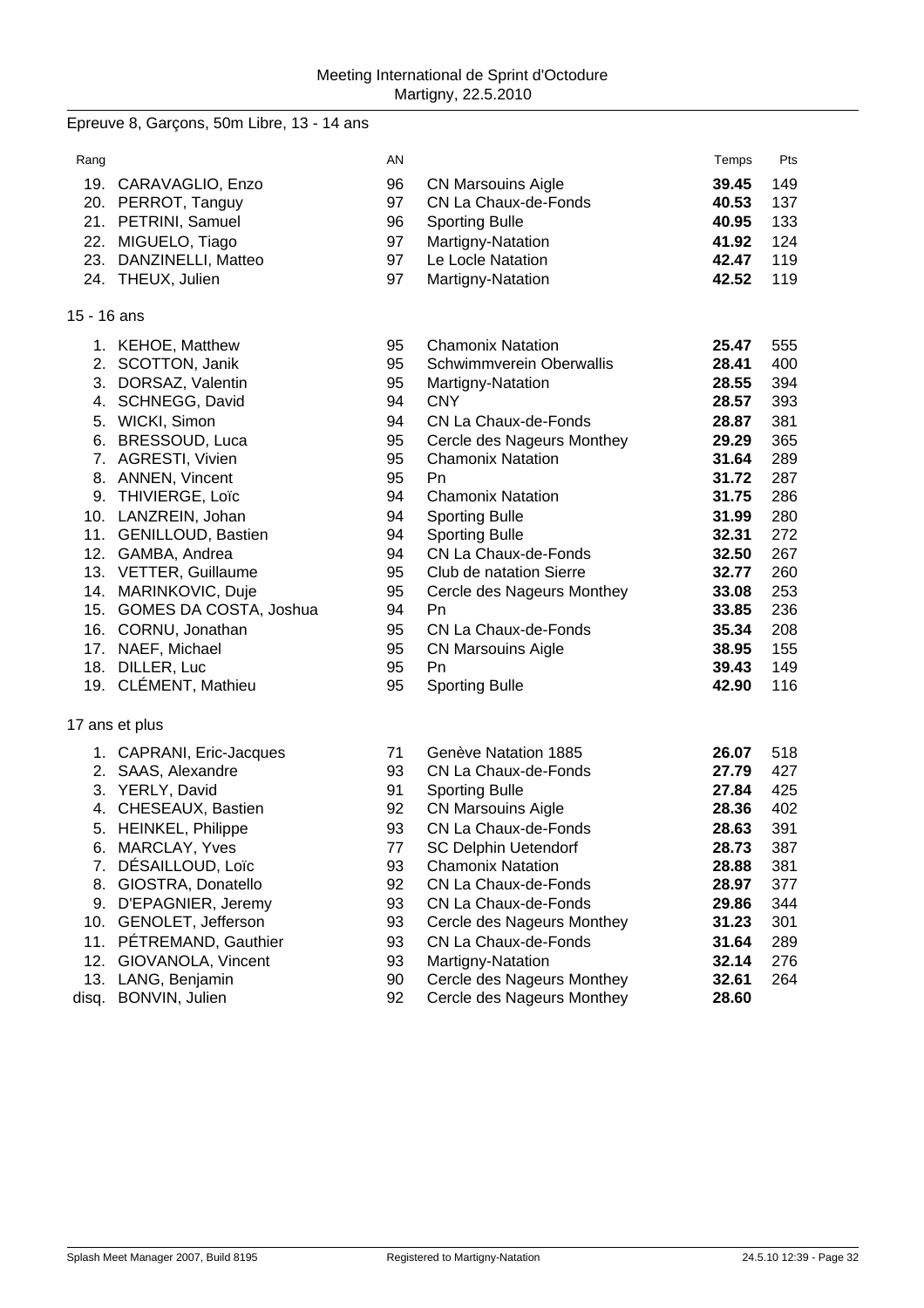| Epreuve 9<br>22.5.10 |                                                                            |          |             | Dames, 4 x 50m Libre                                                          |          |         | Cat. générale<br>Liste résultats |
|----------------------|----------------------------------------------------------------------------|----------|-------------|-------------------------------------------------------------------------------|----------|---------|----------------------------------|
| Points: FINA 2010    |                                                                            |          |             |                                                                               |          |         |                                  |
| Rang                 |                                                                            |          |             |                                                                               |          | Temps   | Pts                              |
|                      | 16 ans et moins                                                            |          |             |                                                                               |          |         |                                  |
|                      | 1. CN La Chaux-de-Fonds 1<br>PERRENOUD, Léane<br><b>BOILLAT, Tamara</b>    | 96<br>96 |             | CN La Chaux-de-Fonds<br><b>HEHLEN, Elodie</b><br>PERRENOUD, Audrène           | 96<br>96 | 2:00.20 | 521                              |
|                      | 2. Schwimmverein Oberwallis 2<br>ESCHER, Angela<br>JOST, Joana             | 95<br>95 |             | <b>Schwimmverein Oberwallis</b><br>THELER, Melanie<br><b>BURGENER, Nicole</b> | 96<br>95 | 2:22.85 | 310                              |
|                      | 3. Club de natation Sierre 1<br>COELHO ANTUNES, Alizée<br>MELLY, Charlotte | 98<br>97 |             | Club de natation Sierre<br>THALMANN, Eline<br>STANOJLOVIC, Katia              | 98<br>96 | 2:27.07 | 284                              |
|                      | 4. Sporting Bulle 3<br>FRAGNIÈRE, Laura<br>BRASEY, Fanny                   | 95<br>94 |             | <b>Sporting Bulle</b><br>SAVARY, Mélanie<br>SCHOUWEY, Mathilde                | 96<br>95 | 2:29.04 | 273                              |
|                      | 5. Aquaclub Steg 1<br>ABGOTTSPON, Géraldine<br>BODENMÜLLER, Noemi          | 97<br>98 |             | Aquaclub Steg<br>KOFMEHL, Sarah<br>MAZOTTI, Nathalie                          | 99<br>97 | 2:34.22 | 247                              |
|                      | 6. Martigny-Natation 2<br>BOLLENRÜCHER, Mégane<br>VIEIRA, Caroline         | 95<br>00 |             | Martigny-Natation<br>MATHEY, Anais<br>RUCH, Coralie                           | 98<br>96 | 2:34.88 | 243                              |
|                      | 7. Schwimmverein Oberwallis 1<br>ESCHER, Sabrina<br>JOSSEN, Shana          | 97<br>98 |             | Schwimmverein Oberwallis<br>ALLALI, Nesrin<br>MORITZ, Joelle                  | 96<br>99 | 2:35.08 | 242                              |
|                      | 8. Sporting Bulle 4<br>AMMAN, Jeanne<br>BLANC, Julie                       | 98<br>96 |             | <b>Sporting Bulle</b><br>SACRÉ, Alexia<br>ZBINDEN, Cristelle                  | 98<br>96 | 2:43.04 | 209                              |
| disq.                | CN Marsouins Aigle 1<br>MUELLER, Liane<br>PILET, Maureen                   | 99<br>96 |             | <b>CN Marsouins Aigle</b><br>BONVIN, Joanne<br>CHESEAUX, Fanny                | 99<br>99 | 3:02.90 |                                  |
|                      | 17 ans et plus                                                             |          |             |                                                                               |          |         |                                  |
|                      | 1. CN La Chaux-de-Fonds 2<br>SARTORELLO, Linda<br>SCHWARTZMANN, Megan      | 95<br>94 |             | CN La Chaux-de-Fonds<br>ROCCA, Anais<br>SÉNÉCHAUD, Alexanne                   | 92<br>95 | 2:08.17 | 430                              |
|                      | 2. Sporting Bulle 1<br>AMMANN, Mathilde<br>COQUOZ, Audrey                  | 95<br>93 |             | <b>Sporting Bulle</b><br>GAPANY, Caroline<br>THORIN, Eloïse                   | 93<br>95 | 2:11.84 | 395                              |
|                      | 3. SION 1<br>LORETAN, Marielle<br>GIUDICE, Maïtena                         | 97<br>95 | <b>SION</b> | SAYARD, Nathalie<br><b>BRIDEL, Alice</b>                                      | 93<br>93 | 2:18.27 | 342                              |
|                      | 4. Martigny-Natation 1<br>DAVET, Siriane<br>PRADEGAN, Justine              | 94<br>92 |             | Martigny-Natation<br>DESAULES, Aline<br>SOMMA, Tania                          | 93<br>92 | 2:20.37 | 327                              |
|                      | 5. Sporting Bulle 2<br>GAPANY, Hélène<br>GAPANY, Marine                    | 94<br>98 |             | <b>Sporting Bulle</b><br>GAPANY, Valentine<br>REGLI, Dena                     | 96<br>93 | 2:27.26 | 283                              |
|                      | 6. Martigny-Natation 3<br>THIERRIN, Julie<br>SANTOS LOMBA, Eliane          | 93<br>96 |             | Martigny-Natation<br>MARQUES, Sophie<br><b>MARTINA, Clarisse</b>              | 95<br>96 | 2:29.43 | 271                              |
| disq.                | <b>Chamonix Natation 1</b><br>MEUNIERE, Charlotte<br>SORIANO, Clémentine   | 96<br>94 |             | <b>Chamonix Natation</b><br>BERTHOUD, Zoé<br>MAURY, Noémie                    | 93<br>95 | 2:27.54 |                                  |